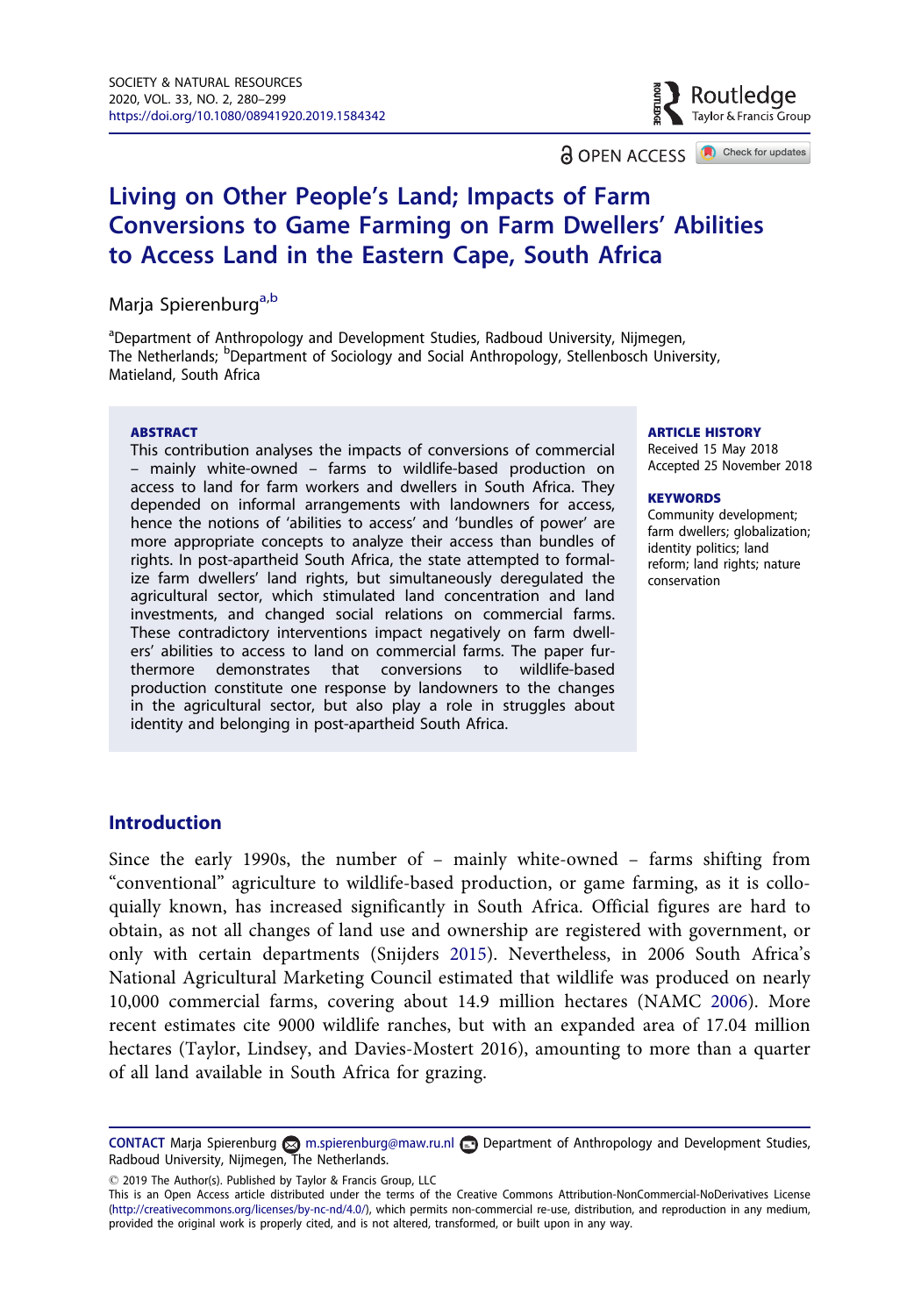<span id="page-1-0"></span>The farm conversions take place in a context characterized by both de- and re-regulation of the agricultural sector – severe reductions of state support to agriculture, combined with attempts to improve labor legislation – as well as a faltering land reform process, and increasing unemployment levels (Seekings and Nattrass [2015;](#page-16-0) Vink and Van Rooyen [2009\)](#page-17-0). Game farming is presented by its proponents as a win-win strategy to foster both nature conservation and development; the latter mainly through an alleged increase of employment opportunities related to tourism development (Snowball and Antrobus [2008;](#page-16-0) Langholz and Kerley [2006\)](#page-14-0). This claim, however, is quite problematic, as will be shown below. Furthermore, the impacts of the conversions should not only be analyzed in terms of employment, but also, as this contribution argues, in terms of access to land.

This contribution to the special issue on Access Revisited analyses the impacts of farm conversions on access to land by farm dwellers, one of the most marginalized social groups in South Africa. Farm dwellers are those people who, despite large-scale land alienations during colonial and apartheid times, managed to hold on to some land on farms in what was classified as 'White South Africa', albeit in a precarious way, as farm workers or labor or rent-paying tenants (McClendon [2002;](#page-12-0) Jeeves and Crush [1997](#page-16-0); Bundy [1988](#page-12-0)). They consider the commercial farms on which they live, but do not own, their home (AFRA [2003\)](#page-14-0). Providing farm workers and tenants with access to land to supplement meager incomes were an important strategy for landowners to keep labor expenses in check, and continued despite attempts by apartheid governments to ban the practice (McClendon [2002\)](#page-12-0).

Farm dwellers depended – and depend - on informal arrangements with landowners for access to land; hence the notions of 'abilities to access' and 'bundles of power' – i.e. the various mechanisms of resource access – are more appropriate concepts to analyze their access than 'bundles of rights' (Ribot and Peluso [2003,](#page-10-0) 173, see also Myers, Hansen and Chhottray, this issue). In post-apartheid South Africa, the state has attempted to formalize farm dwellers' land rights through, for instance the Extended Security of Tenure Act (ESTA) of 1997. Several authors, however, have argued that the introduction of the Act, in combination with the withdrawal of financial state support to agriculture, had rather negative impacts on farm dwellers' abilities to access to land on commercial farms (Hall [2007;](#page-13-0) Wegerif, Russell, and Grundling [2005](#page-18-0)). At the same time, heightened exposure of farmers to competition in global agricultural markets, combined with new labor legislation and land reform results in anxiety among white land owners concerning their abilities to hold on to the land (Fraser [2007](#page-13-0); see also Brandt [2013](#page-9-0); Josefsson [2014](#page-13-0)). Conversions to wildlife-based production constitute one response by landowners to changes in the agricultural sector. The conversions are not only an economic response to these changes, but also to contestations over land and land reform, and as will be shown below, to threats experienced by white land owners in terms of their social position in post-apartheid South Africa. They thus also play a role in struggles about identity and belonging in post-apartheid South Africa (Brandt and Spierenburg [2014](#page-14-0); Fraser [2007\)](#page-13-0).

Both the Theory of Change (Ribot and Peluso [2003\)](#page-10-0) as well as Sikor and Lund's [\(2009](#page-12-0)) analysis of the differences and overlaps between property and access appear to be suitable heuristic tools (cf. Myers and Hansen, this issue) to analyze contestations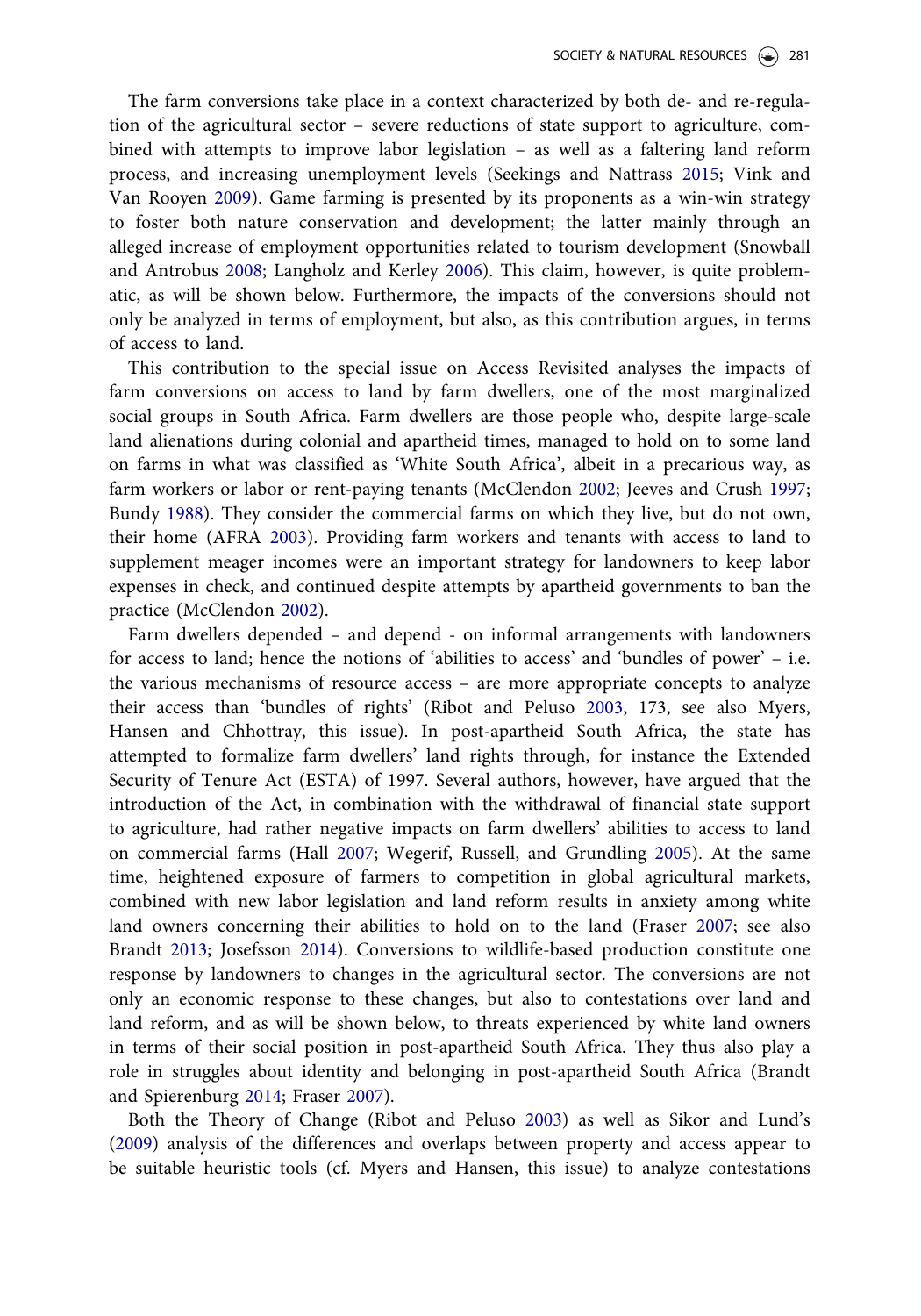<span id="page-2-0"></span>over access and rights to land between white landowners and farm dwellers. These take place in a context of deep historic power asymmetries between the contestants. In their review of the scholarly impact of the Theory of Access, Meyers and Hansen (this issue) conclude that while Ribot and Peluso [\(2003](#page-10-0)) explicitly mention the analysis of power relations as an integral part of access mapping, they nevertheless fail to detail this part of the mapping. This paper aims to analyze how historic power asymmetries in South Africa influence current struggles over access to and ownership of land, and aims to contribute to the endeavor called for by Myers and Hansen (this issue) to further elaborate the analysis of power relations. The concept of 'webs of power' (Ribot and Peluso [2003,](#page-10-0) 154) is relevant here, constituted by different people and institutions holding and drawing on different bundles of power. In post-apartheid South Africa, some of the positions in these webs have changed, but there is also much continuity; some webs have been reconstituted, adding powerful actors and institutions operating at different scales. Ribot's [\(2014](#page-15-0), 683) discussion of the influence of markets and globalized systems that shape broader-scale distributions, and Pedersen's (2016) call for attention to the poly-centricity of institutions controlling and influencing access to land is pertinent as well. The influence of actors operating at global scales not only relates to globalized economic systems, but also to control over the development agenda, and ideas of what constitutes development (see also Fairbairn [2013](#page-16-0)).

The paper will start with a discussion of the research methods. This will be followed by a discussion of the history of the emergence of farm dwellers as a social group. This discussion allows for a better understanding of the changes in the abilities of farm dwellers to access land, as well as current contestations between (white) landowners and the state about the rights and status of farm dwellers.

## Research Methods

This contribution is based on the findings of a research project conducted in KwaZulu-Natal and the Eastern Cape, intermittently between 2007 and 2016, coordinated by the author. These two provinces were selected because both witnessed high rates of farm conversions, as well as high levels of unemployment and poverty, while both show different historical trajectories related to the position of farm dwellers. The author relies on more than sixty in-depth interviews conducted (some in the company of other team members) with owners and managers of game farms, 'conventional' farmers, farm dwellers – both on and off-farm - government officials at national, provincial and district levels, staff members of conservation and land rights organizations, and representatives of national and provincial game farming organizations. Most of these were conducted in the Eastern Cape, but the author also joined students and colleagues during site visits in KwaZulu-Natal. Policy documents and websites related to game farming, land reform and agricultural development were analyzed as well. Transcribed interviews and other texts were deductively coded (cf. Saldaña [2015](#page-17-0)) and analyzed in terms of motives for and processes of conversion, responses to conversions, labor relations, access to and conflicts over land and other resources, linkages and relations between the various actors, and on-farm/off-farm linkages. A total of four senior researchers, six PhD-students, six Master students and two Honors students participated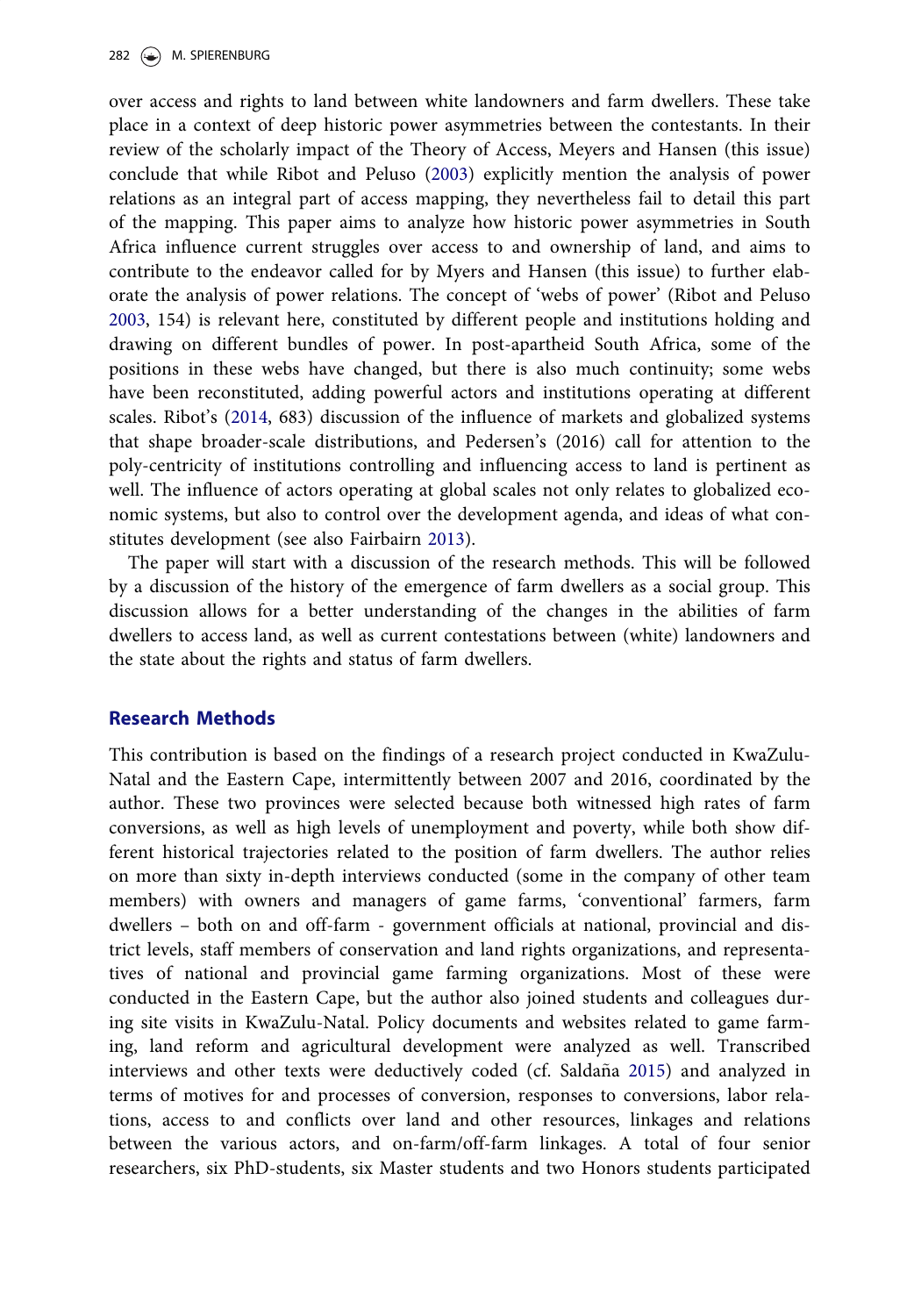<span id="page-3-0"></span>in the project, and their theses and publications are analyzed (and cited) for this contribution as well. Regular team meetings and joint field visits were organized to discuss findings and validate the coding of the interviews and observation reports by the team members. In addition, several multi-stakeholder meetings were organized by the project team (including the author) between 2007 and 2012 to discuss the objectives of the research and inform the different stakeholders about the findings, which also provided further insights into the power relations between the different stakeholders (Brandt, Josefsson and Spierenburg [2018](#page-13-0)), and also served to check our interpretations of the findings with our respondents and stakeholders.

A mix of snowball sampling and purposive sampling strategies were used to select respondents. The aim was to obtain a good representation of government officials from various ministries and government departments (e.g. agriculture, land affairs, environmental affairs and labor) relevant to game farming, at national, provincial and district level. The selection of game farm owners and managers interviewed was based on the mode of wildlife-based production (i.e. consumptive and non-consumptive) and the market segment operations focused on (from high-end international to local lower cost range). Enlisting the assistance of the sector's professional organizations such as the Eastern Cape Game Management Association served as a starting point in the search for respondents. In-depth ethnographic case studies were conducted by the students involved in the project on four hunting farms in the Eastern Cape and seven game farms (both for hunting and non-consumptive tourism) in Kwa-Zulu Natal, which included the mapping of conversion histories and farm dweller settlements, and studies of every-day life at the farms.

Involving farm dwellers in the study was not easy, and the difficulties experienced are indicative of the position of farm dwellers (Mkhize [2012,](#page-16-0) [2014\)](#page-15-0). To speak to farm dwellers on farms in most cases required permission from the landowners, which was not always granted, or subject to close surveillance by the landowner or manager. The inaccessibility of many game farms, with high electrified fences and locked or guarded gates, restricts farm dwellers in their movements and hospitality. Over time, other ways of contacting farm dwellers – often off-farm – were developed. The author conducted interviews with former and current farm dwellers in two settlements in Kwa-Zulu Natal and three townships and an informal settlement in the Eastern Cape where they were either visiting relatives or had found alternative accommodation after losing their homes on the farms.

Engaging with a variety of stakeholders with different power positions and interests were challenging. All students involved in the project had to apply for ethical clearance from their universities. Research protocols were developed with detailed information on how to protect the rights of respondents, including obtaining informed consent and safeguarding the anonymity of respondents. Research integrity was part of the students' training. The research protocols were also adhered to by the senior researchers. Special care was taken to protect the rights and position of the most vulnerable group of respondents, the farm dwellers. The next section discusses the emergence of farm dwellers as a social group, as well as the factors influencing their increased precariousness.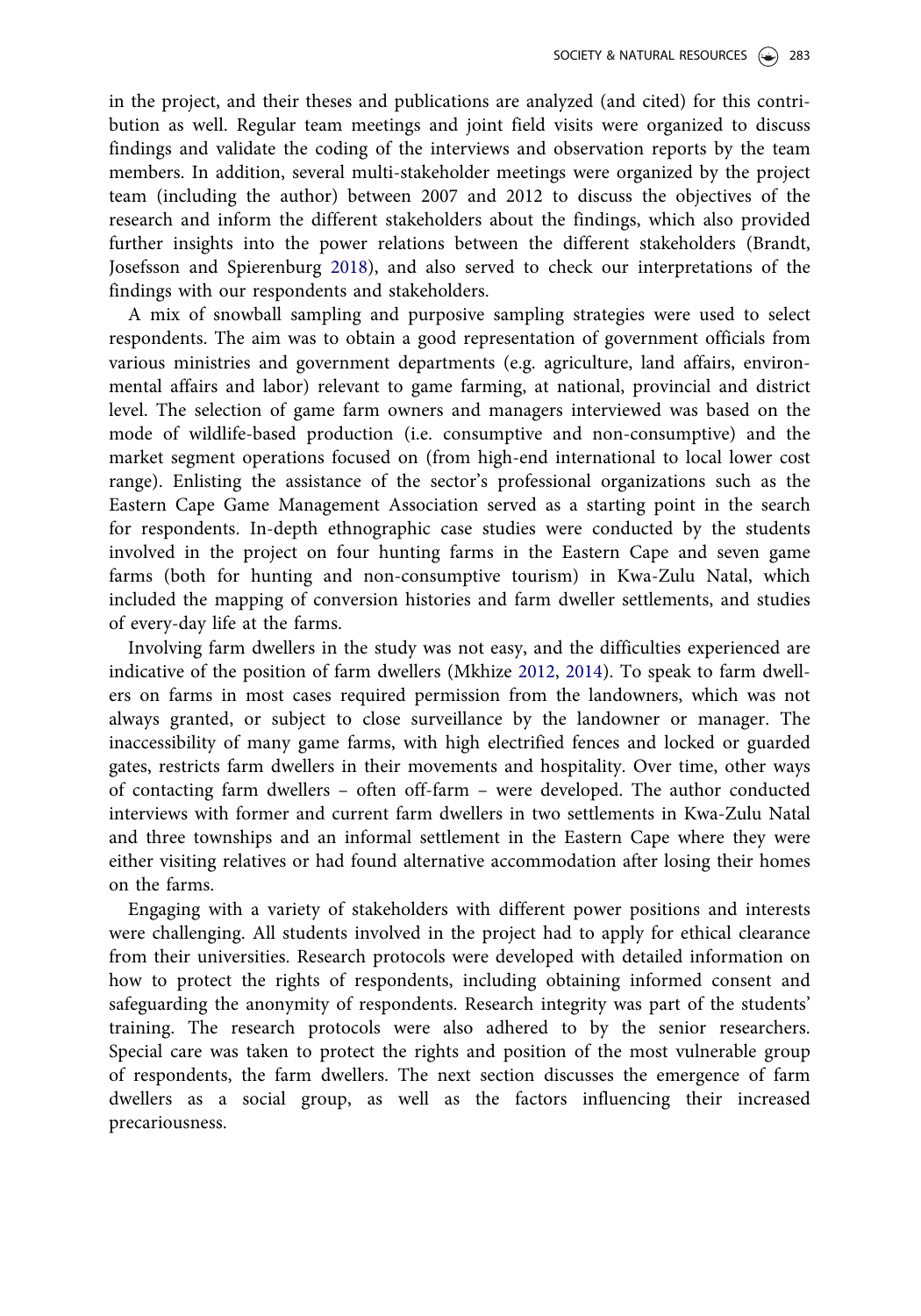## <span id="page-4-0"></span>From Farmers to Farm Dwellers

The conversions of farms to game farms occur in the context of apartheid legacies that resulted in a subdivision of South Africa in large, fertile areas for white people and marginal territories for black people. During apartheid townships and 'homelands' were established to both control the mobility of Africans and create a cheap labor force (Bundy [1988](#page-12-0); Beinart and Bundy [1987](#page-15-0); Beinart, Delius, and Trapido [1986](#page-15-0)). In 1994, when apartheid officially ended, the 'homelands' represented only 14% of the territory, or 17% of all rural land (Walker et al. [2010](#page-16-0)). Apartheid, however, built on an earlier colonial history of land dispossession, and in the Western and Eastern Cape most dispossessions took place before the implementation of the Native Land Act of 1913. Initially, that date was chosen as the cutoff point in the land restitution policy which allowed dispossessed people to reclaim ownership of land after the change to democracy in 1994 (Walker et al. [2010](#page-16-0)). In 2014, then President Zuma signed an Amendment Bill into law, which would allow claims to land taken before 1913. However, in 2016 the Constitutional Court deemed the Bill invalid (PLAAS [2016](#page-13-0)). A new Amendment Bill has been drawn up and is still open to public comments (Parliament [2018\)](#page-17-0).

While many Africans were forced to move into reserves – and later 'homelands' – some managed to hold on to land for cultivation and grazing on white-owned farms, first as slaves and serfs, later as wage workers or labor tenants (Crais [1992;](#page-16-0) Bundy [1988\)](#page-12-0). These arrangements were advantageous to white farmers, especially during the early phases of the development of commercial agriculture; providing farm workers with land, or employing the services of labor tenants and sharecroppers during certain times of the year, kept labor costs low. These practices laid the basis for profoundly patriarchal relations on the farms that still influence present-day relations between farmers and farm dwellers (Du Toit [1993,](#page-16-0) [2004\)](#page-16-0).

Under apartheid, share cropping and labor or rent-paying tenancy became illegal, precisely because it allowed nonwhites some control over land in what was referred to as White South Africa. Between the 1960s and 1980s forced removals were intensified to clear the last of the 'black spots' in the country (Platzky and Walker [1985\)](#page-15-0). In some areas, these removals coincided with technological and financial changes in agriculture, reducing the demand for labor. Nevertheless, in many parts of the country the arrangements continued to operate until well after the end of apartheid (Brooks et al. [2011](#page-10-0); McClendon [2002](#page-12-0)).

The abilities of farm dwellers to access land differed by region. In the semi-arid part of the Eastern Cape known as the Karoo, one of the research areas, sheep and goat farming dominated the landscape. Initially, sheep farming was rather labor intensive. Sheep had to be moved along great distances as grazing was sparse, which resulted in the institution of a 'shepherd-and-kraal system'. Scattered livestock posts were established, guarded by Africans, who lived there as tenants with their own livestock as well. Over time, however, investments and technological advances changed the infrastructure of the farms. The introduction of windmills and wire fences in the late  $19^{th}$  century improved access to water and changed grazing patters. These technological changes facilitated the process of enclosure of private property and reduced labor demands (Archer [2002](#page-14-0)). Enclosed camps for sheep replaced shepherds and made the tenants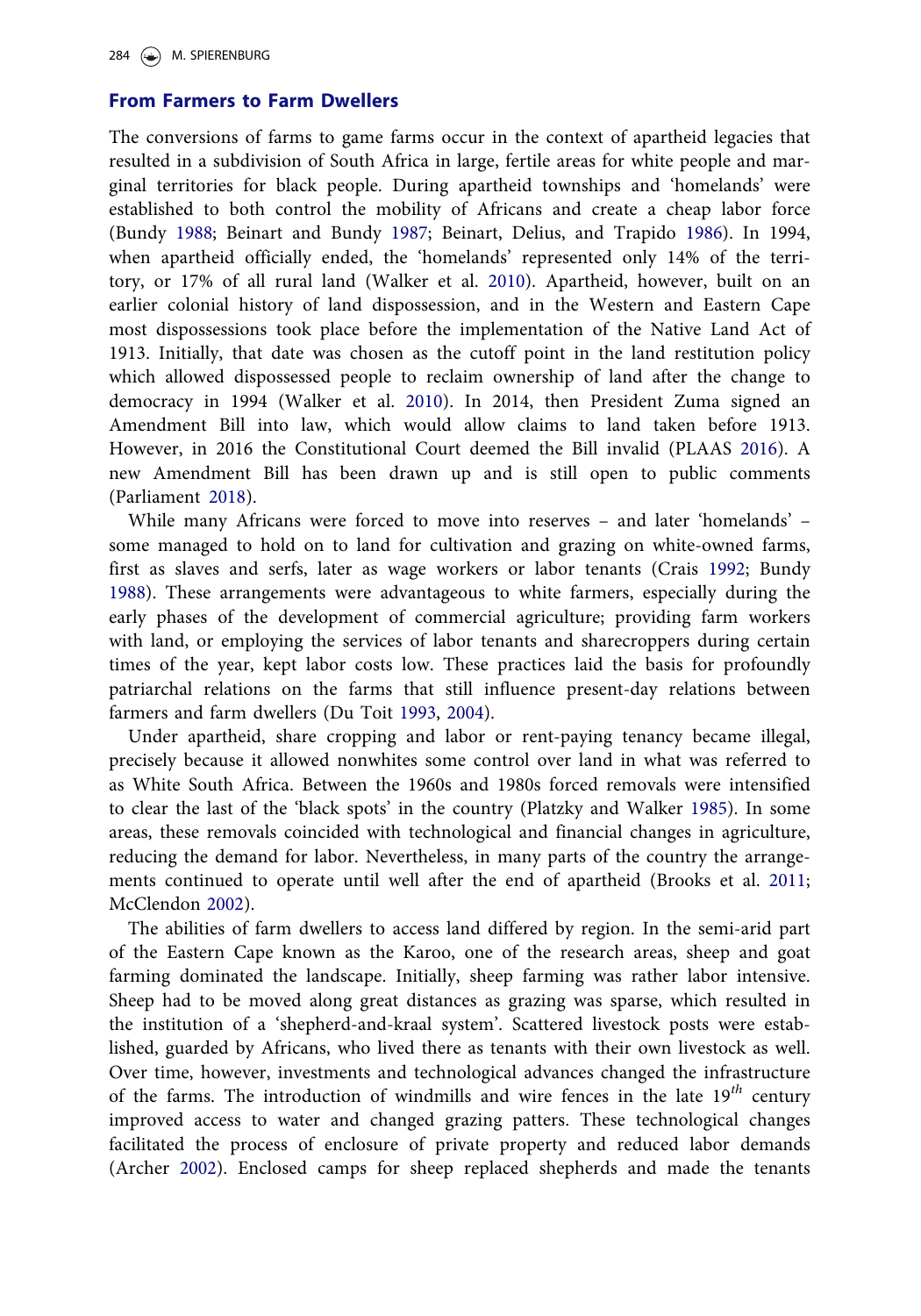<span id="page-5-0"></span>operating the livestock posts redundant (Archer [2002](#page-14-0), 124–127). These developments resulted in the displacement of many people; shepherds and tenants increasingly had to seek their homes outside the fenced-off sheep farms.

In KwaZulu-Natal, labor tenancy continued much longer. As only few 'native reserves' were designated in the western part of the Colony and the coastal areas were already densely settled, many black families entered into agreements with white landowners which allowed them to live and keep cattle on private land, in exchange for providing labor (McClendon [2002](#page-12-0)). Labor tenancy in the province has persisted into the present, despite continuous attempts by the (apartheid) state to eradicate the practice. Though large-scale forced removals in the 1960s reduced the number of farm dwellers significantly (Platzky and Walker [1985\)](#page-15-0), most privately owned farms in the Midlands still have Zulu-speaking households living on them (Brooks et al. [2011](#page-10-0)). From the 1930s onwards, many Midlands farmers bought land further north and east in the thornveld, in addition to their more productive farms in the Midlands, to establish so-called labor farms. At certain times of the year, tenants living on these 'labor farms' would be called to the associated productive farm to work. Apart from these intermittent labor demands by the farmer, farm dwellers on 'labor farms' experienced a high degree of autonomy because they lived on land that was not actually occupied by the owner. While many of them are poor, most are not willing to leave the lands that they regard as home (Brooks et al. [2011;](#page-10-0) McClendon 2002).

# Further Changes in the Demand for Labor and Farm Dwellers' Abilities to Access Land

During the second half of the 20th century, economic conditions for (white) commercial farmers deteriorated. Despite generous subsidies provided by the apartheid state to modernize agriculture, farmers suffered from declining prices of some of the main agricultural products. In the 1980s, the state and some leading players in commercial agriculture started to promote economies of scale to increase economic efficiency of the sector. This involved merging farms, eliminating less successful producers, and cutting back on state subsidies and other advantages to white farmers (O'Laughlin et al. [2013](#page-17-0)). An increasing number of farmers went bankrupt and the number of farms declined, but farm sizes increased. The demand for labor reduced significantly; between 1980 and 1985, about a million farm dwellers were moved off farms (Bernstein [1996\)](#page-13-0). In the early 1990s, as the end of apartheid came in sight and farmers feared post-apartheid protection of workers' and farm dwellers' rights, further lay-offs and evictions followed (Bernstein [1996\)](#page-13-0). In 2004, Hall, nevertheless, estimated that between 3 and 5 million farm dwellers were still residing on commercial farms in South Africa (Hall [2004](#page-14-0), 1). The 2011 census showed that 2.7 million people lived in farm areas, 2.07 of which on privately owned land (PLAAS [2016](#page-13-0), 56).

Since the first democratic elections in 1994, South Africa's post-apartheid governments struggle to reconcile the need to redress historical injustices with the need to stimulate economic growth, while at the same time restructuring government itself. Although the restructuring process initially was explained as a short-term 'shock therapy' to respond to the economic stagnation that had set in during the 1980s, many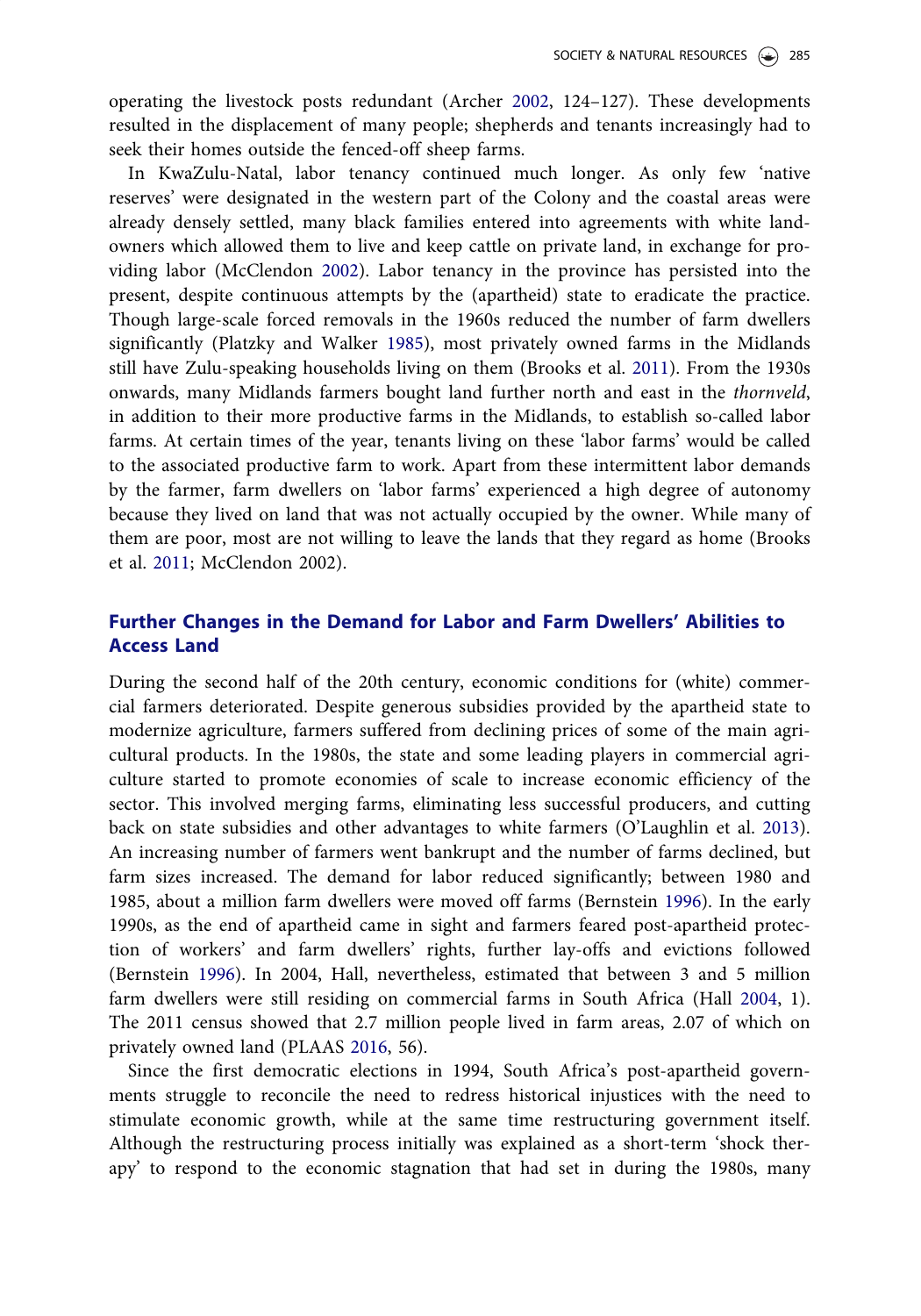<span id="page-6-0"></span>authors conclude that the South African state appears to have embraced an enduring neo-liberal project, focusing on a reduction of the role of the state and a more important role for the market in addressing economic and social issues (Bassett [2008;](#page-15-0) Habib [2008\)](#page-16-0). This has resulted in sometimes-conflicting policies – or contradictory policy outcomes.

The first post-apartheid government introduced a land reform program to change the racially skewed distribution of land, but also further deregulated the agrarian sector. The land reform program has a restitution and redistribution component, and aims to strengthen tenure security of those living on public and private land (Hall [2007\)](#page-13-0). At the same time, marketing boards were closed, price controls abolished, export monopolies abandoned, and most of the remaining subsidies abolished, while boosting export production became a major policy focus. These measures further fueled land consolidation (Williams et al. [1998\)](#page-17-0). Since 1993 the number of commercial farming units has decreased by about 20% to 40,000 units in 2010 (SA Parliament 2010), while the size of the units have increased, resulting in larger properties in fewer hands. Land reform has not significantly changed the racial distribution of land. By 2010, only about 7% of white-owned land has been transferred (back) to black farmers (Walker et al. [2010\)](#page-16-0); more recent figures only add a few percentage points (Ramutsindela, Davis, and Sinthumule [2016;](#page-16-0) PLAAS [2016\)](#page-13-0).

The consolidation of land and agricultural production contributed to a declining number of jobs on commercial farms between 1985 and 1995, followed by a small increase up until 2002, before declining again (Vink and Van Rooyen [2009](#page-17-0)). At the same time, government tried to regulate labor conditions. In the 1990s agricultural workers were finally recognized in the Labor Relations Act, yet, a minimum wage was introduced for the sector only in 2003 (Brandt [2013\)](#page-9-0). This resulted in further attempts by farmers to reduce the number of farm workers, and replace permanent workers by casual labor (Aliber, Baipethi, and Jacobs [2009](#page-15-0)). This trend has continued after the increase of the minimum wage following massive farm worker protests notably in the Western Cape in 2013 (Alford and Phillips [2018](#page-15-0)).

In 1996, government passed the Labor Tenant Act (LTA) and in 1997 the Extension of Security of Tenure Act (ESTA). The objectives of these acts were to secure farm dwellers' rights of occupying and using land, prevent arbitrary evictions and regulate relations between farm dwellers and land owners (PLAAS [2016](#page-13-0); Hall [2007\)](#page-13-0). In practice, however, the new legislation had opposite effects. The fear of farm dwellers claiming land through ESTA resulted in many pro-active evictions just before the act was passed into law. Furthermore, once the act was passed, it was used by quite some landowners as a 'manual' for legal evictions (Hall [2004\)](#page-14-0).

Subject to fierce global competition and feeling threatened by land reform and new labor legislation – whether this feeling is justified or not remains a moot point – white farmers developed a range of strategies to hold on to the land and justify their place in post-apartheid society. Shifting to wildlife-based production is one such a strategy (Andrew et al. [2013](#page-11-0); Mkhize [2014;](#page-15-0) Brandt [2013](#page-9-0)), and while the first conversions took place as early as the 1950s, the number of wildlife ranches increased dramatically after 1994.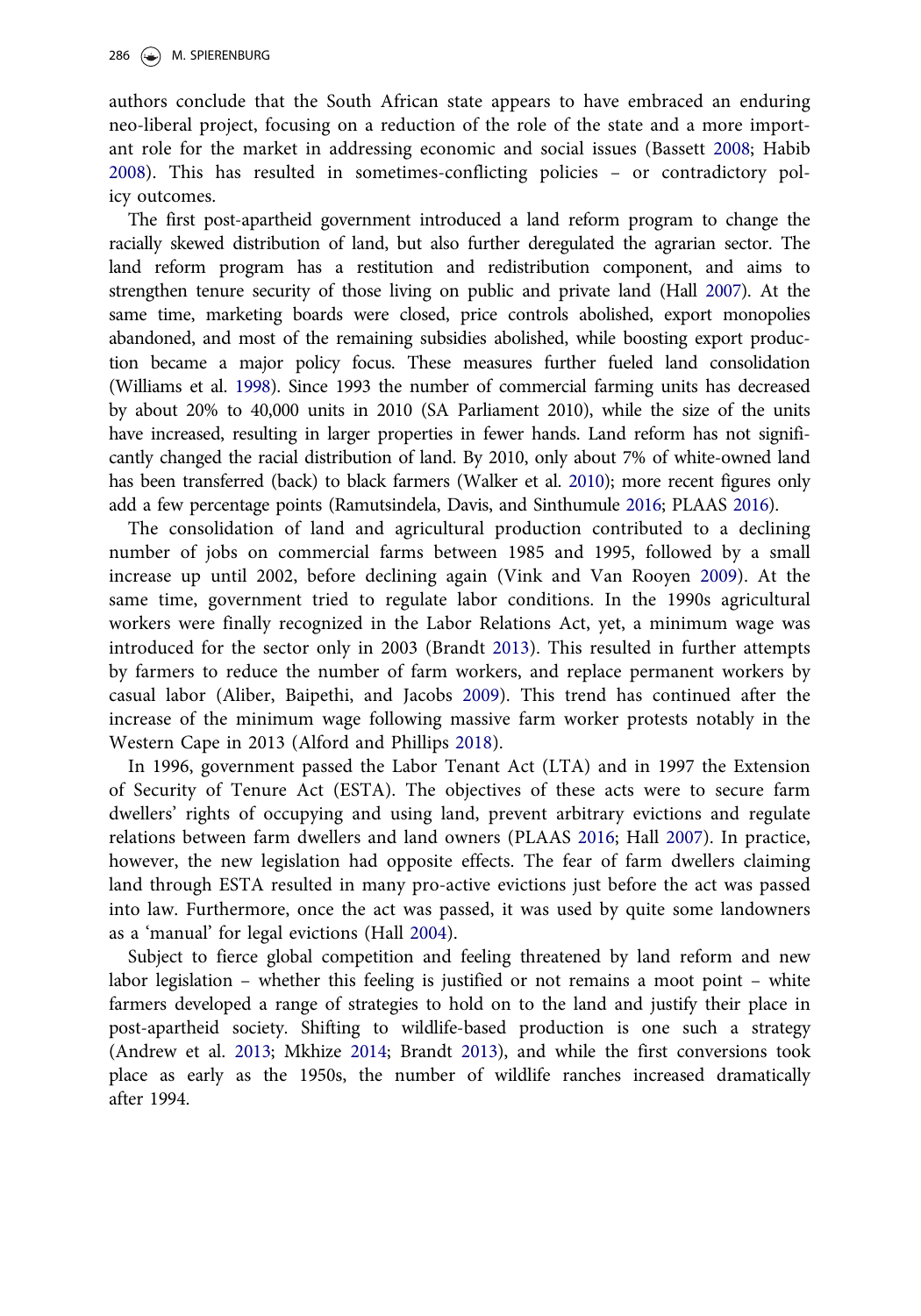## Taking Land out of Production to Keep it

The first conversions from livestock farming to game farming in the Eastern Cape started already in the 1950s. Declining wool prices resulted in some of the wealthier landowners investing in wildlife production. Game farms were a status symbol to some; others considered them lucrative investments considering the possibilities for tourism (Nell [2003\)](#page-15-0). In KwaZulu-Natal game farming also appeared to be a response to increased feelings of insecurity, as the anti-apartheid struggle became more intense (Wels [2015](#page-16-0)). While complaints about cattle theft were cited by farmers as reasons to convert to wildlife management, there was also a general fear of increasing activities by anti-apartheid activists. Poaching on the conservancies was often discursively linked to these activists, and the Farm Patrol Plan initiated by the Natal Parks Board allowed farmers to protect their properties without being seen as openly supporting apartheid (Wels [2015,](#page-16-0) 100–104).

In the 1960s a small number of farmers started to develop business models based on wildlife production (Carruthers [2008](#page-15-0); Nell [2003](#page-15-0)). Backed by agricultural unions, they formed associations to lobby for policy changes that would promote wildlife ranching (Snijders [2014\)](#page-11-0). The most prominent organization was the South African Game Ranching Organization (SAGRO), later renamed Wildlife Ranching South Africa (WRSA). Game farmers claimed that authorities were actively preventing the production and trade in wildlife, and financial institutions were hampering development by not recognizing wildlife as an economic asset (Snijders [2012,](#page-15-0) [2014\)](#page-11-0). In 1989, the lobbying started to have an impact when then Prime Minister P.W. Botha instructed the Law Commission to explore whether wildlife could be accommodated by agricultural legislation such as the Stock Theft Act. This necessitated a re-definition of wildlife, which till then had been res nullius (Snijders [2014](#page-11-0)). The Game Theft Act, approved and adopted in 1991, changed this by integrating the concept of occupation, arguing that enclosing was sufficient to show one's intention to – physically - control wildlife on one's property. Adequate enclosure, attained by erecting 2.4-metre tall game fences around one's property, is needed to claim the wildlife on one's land. The Act allows land owners to exercise the right to capture and keep most species without having to apply for separate permits, and to hunt at any time of the year (Snijders [2012](#page-15-0), 508). Legislation is strictly tied to land ownership. The fencing serves to secure and strengthen the abilities to benefit from (the resources on) the landed property (Snijders [2012,](#page-15-0) 508; cf. Ribot and Peluso [2003;](#page-10-0) Sikor and Lund [2009](#page-12-0)).

Wildlife ranching takes on different forms – hunting (both 'biltong' and trophy) farms, 'eco'-tourism, breeding for live sales or venison – which are sometimes combined on the same property, occasionally in combination with more 'conventional' forms of agriculture. The type of wildlife production as well as the conversion process is influenced by the capital available to game farmers (Snijders [2015;](#page-13-0) Nell [2003](#page-15-0)). Some farmers gradually converted their farms, taking down internal fencing and stocking their land with wildlife. Over time, neighboring farms were bought and amalgamated to create enough space for wildlife and tourism activities. Some also formed conservancies; farmers retained ownership of their individual farms, but fencing between the properties is removed to allow wildlife to roam across vast stretches of land. Other farm owners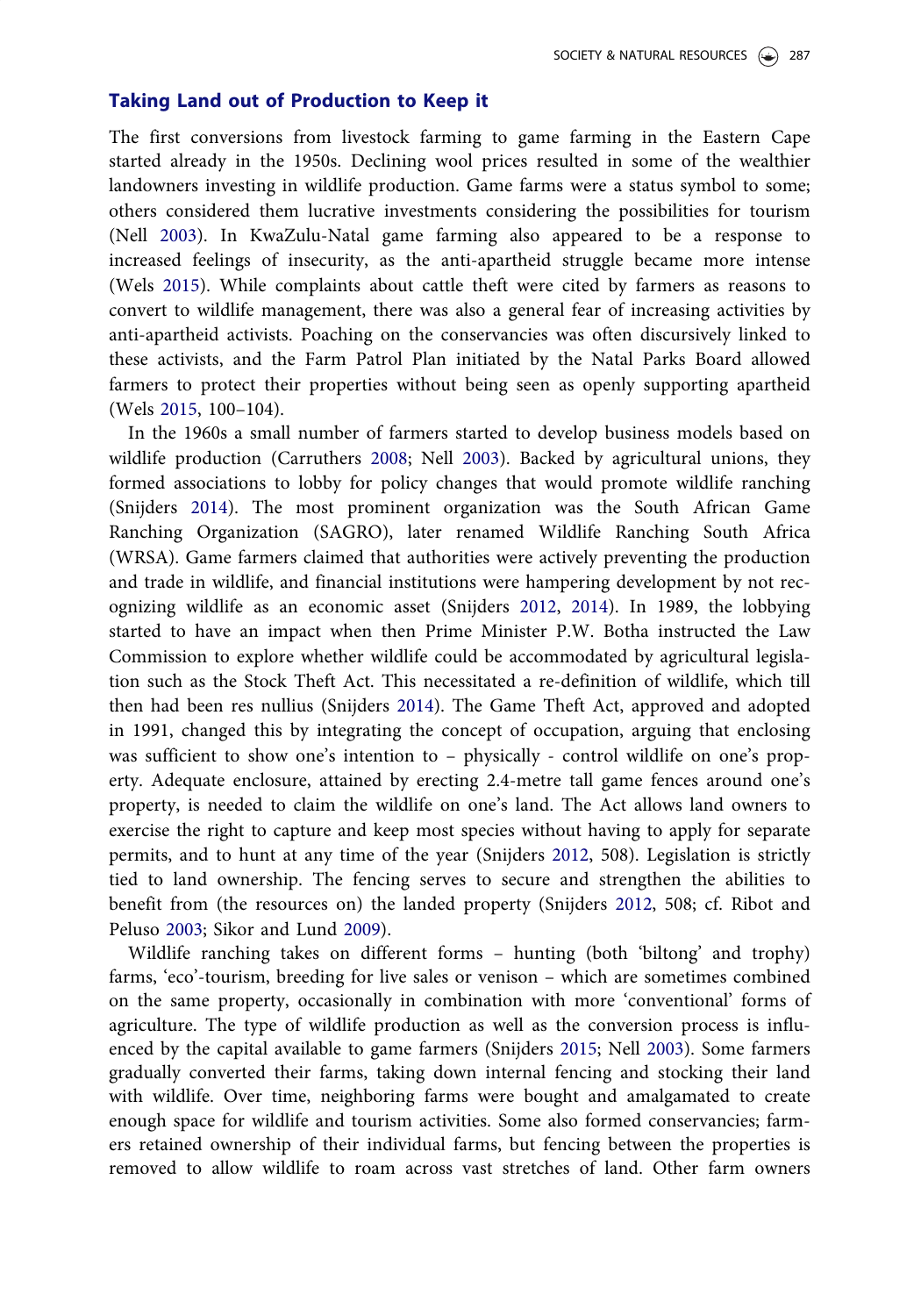<span id="page-8-0"></span>mobilized investors to expand their properties and invest in wildlife and tourist accommodation. Some wildlife ranches are part of big international corporations controlling multiple properties (Andrew et al. [2013\)](#page-11-0).

Interviews with local farmers and managers in the wildlife industry reveal a number of common motivations for farm conversions. Most of these are related to the economic difficulties farmers are experiencing. Many argue that stock farming is no longer profitable due to global competition as well as stock theft. Some contradictions are notable in relation to labor costs. Many game farm owners and managers interviewed argue that new labor legislation is driving up production costs, and that game farming is an attractive alternative as it requires less labor. At the same time, these interviewees claim that game farming creates more employment opportunities than conventional farming, and emphasize the contribution of game farming to conservation as well as development. Surveys conducted among managers of eco-tourism lodges seem to support the employment generation claim (Langholz and Kerley [2006;](#page-14-0) Snowball and Antrobus [2008\)](#page-16-0). However, while Langholz and Kerley ([2006\)](#page-14-0) do note that most conversions include the amalgamation of on average five properties, they fail to take into account the total number of people employed on all these farms prior to conversion and only ask the owner/manager – who often owned one of the properties included in the game farm – about the number of people employed pre-and post conversion.

Labor demands, nevertheless, vary across different modes of game farming. The highend 'eco-tourism' lodges do generate more employment than 'conventional' farming, especially for women. However, this is a rather fickle industry; during the first years after the financial crisis, many of the high-end lodges witnessed a drastic reduction in the number of bookings, and many employees – especially in the lower ranks – lost their jobs or saw their working hours and pay significantly reduced. Most of the jobs created are seasonal and temporary, and former farm workers and dwellers often only have access to insecure jobs in the lower ranks (Andrew et al. [2013](#page-11-0)). Other forms of game farming result mainly in the shedding, casualization, and outsourcing of labor (Brandt and Spierenburg [2014](#page-14-0)). Especially hunting and breeding farms require far less labor. Only a few laborers are retained to maintain water points or as trackers, and some of the women manage to obtain jobs looking after the guests in the hunting lodges. More labor intensive tasks, such as fencing and the maintenance of fences are often outsourced (Brandt [2013](#page-9-0)).

Game farm owners and managers emphasize their love for and contribution to nature conservation. This is often phrased as undoing the damage caused by commercial farming, and 'returning the land to what it was like when our ancestors arrived here', conveniently forgetting the history of the black peasantry displaced by commercial farming. To return the land to its 'original' state, much of the farming infrastructure is removed. Farm dwellers' shelters, especially those scattered across the farms, are either destroyed or turned into tourist accommodation. The destruction of farming infrastructure results in contentions with those farmers who still invest in crop or domestic livestock production, who are angry that infrastructure built with (apartheid) state subsidies are wasted. That same infrastructure used to symbolize the technological advancement of white farmers, which justified their control over vast stretches of land – now it is 'pristine'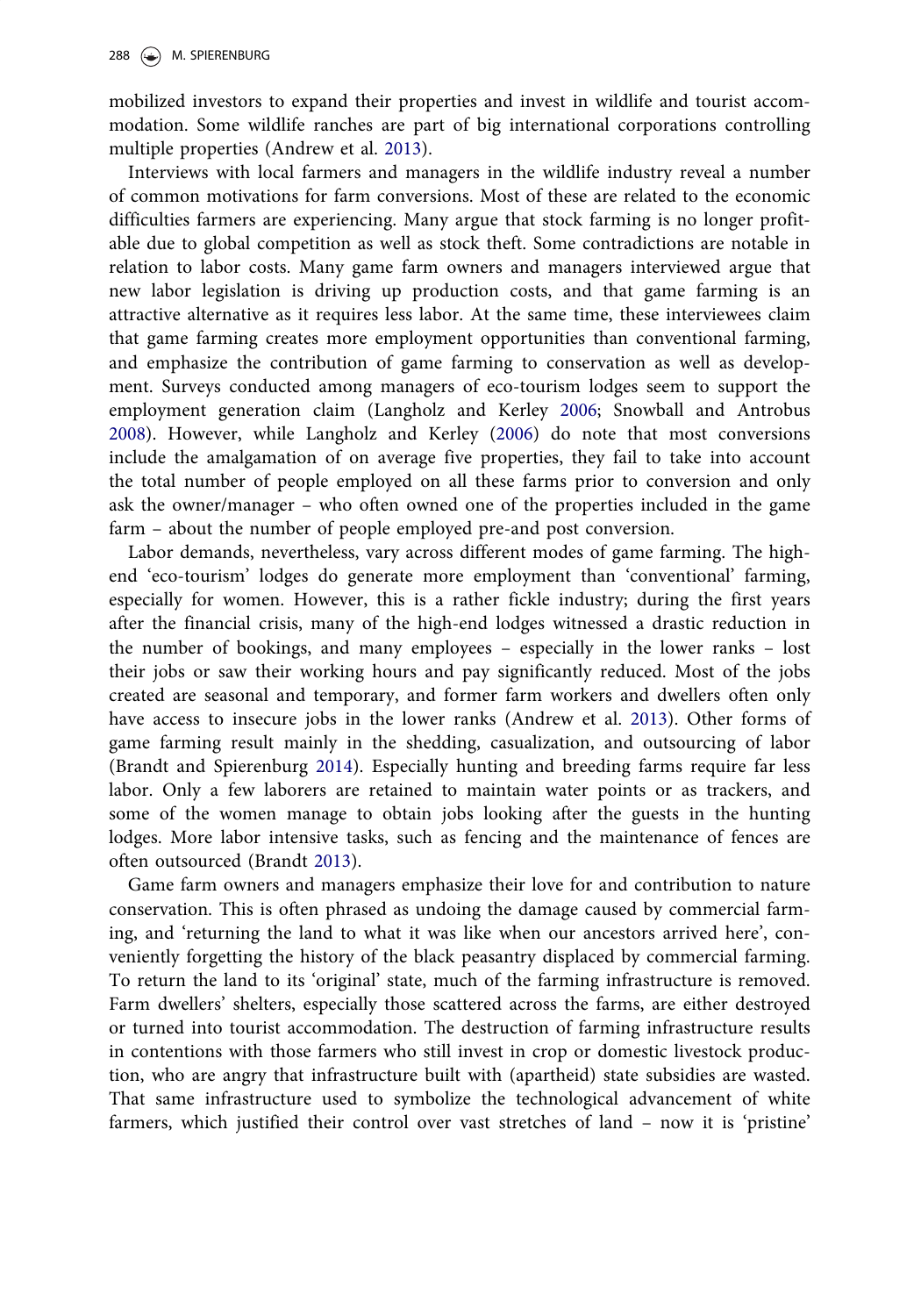<span id="page-9-0"></span>nature and game farmers' custodianship that is supposed to legitimize their hold on the land (see Spierenburg and Brooks [2014](#page-17-0)).

The claims by game farmers that they contribute both to economic development as well as to nature conservation serve to legitimize their claims to land in post-apartheid. As Sikor and Lund ([2009](#page-12-0), 7) remark, it is important to study the processes through which actors attempt to legitimize actions and claims, especially in times of political change. Here, the influence of markets and the poly-centricity of actors and institution influencing access to land also play a role (cf. Pedersen [2016](#page-16-0); Ribot [2014](#page-15-0)).

Conversions to game farming are driven by a growing market for nature and wildlife tourism. Nature becomes increasingly marketed as a refuge from the modern world. This process of commodification of nature and the neo-liberalization of nature conser-vation are the subject of a growing body of literature (Büscher, et al. [2012](#page-15-0); Castree [2008\)](#page-15-0). Game farm owners and managers as well as local conservation authorities stress the importance of the market as the solution to both environmental and societal problems (Spierenburg and Brooks [2014;](#page-17-0) Snijders [2015\)](#page-13-0). Desperate to tackle high rates of unemployment in the countryside, successive post-apartheid governments have placed high hopes on tourism and particularly nature-based tourism to boost the economy, stimulated by glowing reports from the National Agricultural Marketing Council (2006, Taylor et al. 2016) as well as proponents of pro-poor tourism (Spenceley [2012\)](#page-18-0).

The marketing of game farms in South Africa not only focuses on wilderness experiences. Website texts and brochures also demonstrate a distinct colonial nostalgia. Brandt (2013: 130) cites an apt, and quite common example from a brochure (the name of the family has been changed):

The Watson family settled on the Safari Estate in 1843 … Sundowners are enjoyed in the quaint colonial underground pub or around a campfire under the star filled African Sky. Candlelit hunting cuisine, with fine South African wines, is served in old colonial comfort, with classic China, antique silverware and crystal.

Bunn [\(1996](#page-15-0)) noted a similar tendency in the uniforms worn by game trackers, gun bearers, cooks and waiters on Mala Mala game farm. Ndbele offers an interesting discussion of how the presentation of the 'colonial present' (cf. Fraser [2007\)](#page-13-0) results in feelings of discomfort and being out-of-place in him as a nonwhite guest (Ndebele 1997). Conversions to game farming hence are not only attempts to hold on to and benefit from land in post-apartheid South Africa (cf. Sikor and Lund [2009](#page-12-0)), but also offer possibilities for the enactment of an era gone-by when white landowners were undisputedly dominant (Josefsson [2014](#page-13-0)). At the same time, the emphasis on their contribution to nature conservation, as well as promises of development may serve as social justifications of game farmers' continued control over land in present-day South Africa.

## Rendering Farm Dwellers Invisible

In the process of converting their farms to game farms, a number of the farmers interviewed had worked hard to minimize the visibility of farm dwellers on their farms. In interviews, these actions were linked to assumptions about the desires of tourists. Much has been written about conservation ideologies and the marketing of images of 'pristine' nature, which is supposed to be devoid of people – except for tourists and their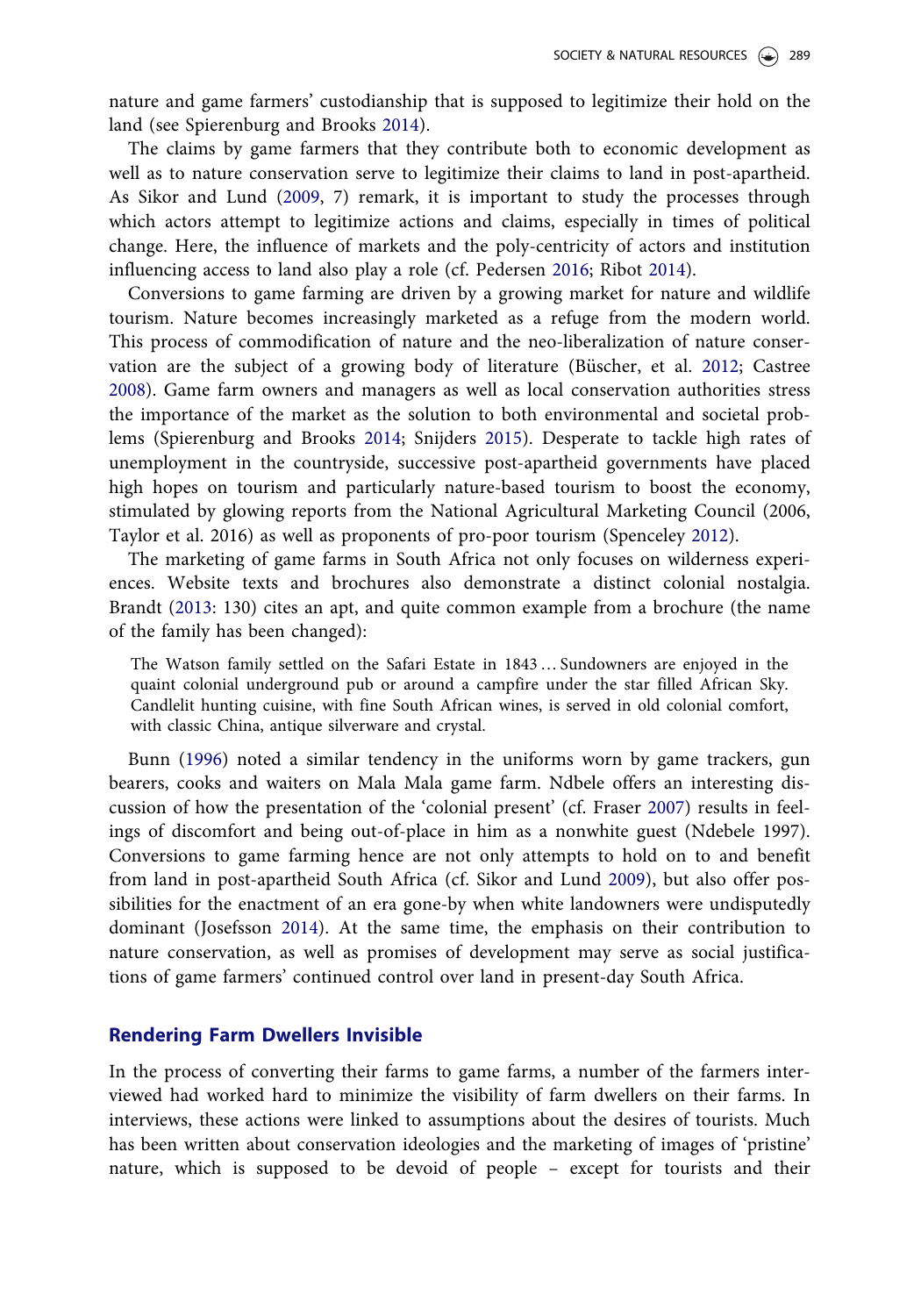<span id="page-10-0"></span>immediate hosts (Brockington, Duffy, and Igoe [2008](#page-15-0), Beinart and Coates [2002](#page-15-0)). However, fears about land reform and the possibilities of farm dwellers claiming parts of farms through ESTA may also have played a role.

Hardly any interviewee explicitly linked the moving of farm dwellers to this fear, yet, land reform was a topic often and vehemently discussed during interviews and informal conversations. While the property clause in the constitution prevents confiscation without compensation (Ntsebeza [2007,](#page-16-0) 2011), occasional statements made by politicians in the press about the need to abolish the property clause to satisfy those constituents who are disappointed about the slow pace of land reform (see for instance Stoddard 2016), result in a growing anxiety among white land owners about the security of their title deeds (PLAAS [2016](#page-13-0)). At the same time, however, the South African government is concerned about maintaining a positive investment climate (Seekings and Nattrass [2015](#page-16-0)), and secure title deeds are very much part of that. This is especially pertinent in relation to game farming, as many game farms – especially the ones catering to a high-end clientele - are owned by domestic and international investors (Andrew et al. [2013\)](#page-11-0).

Nevertheless, game farmers are keen to move as many farm dwellers either to the edges of the game farms, or over the edges. Creating 'pristine wildernesses' turns out to be suitable mechanism to undermine farm dwellers' tenure security and the official objectives of ESTA. One game farm owner in KwaZulu-Natal managed to convince the farm dwellers living on his farm to move away from their existing and quite visible dwellings, which had been scattered across the property to allow for better surveillance of the livestock (Brooks et al. 2011). They were first offered housing near the tourist accommodations. After some time, however, the owner concluded that the sight of farm dweller families living with their goats and chickens next to the lodges might not be appreciated by his clients, and he moved the families to the edge of the farm, away from the tourists (Brooks et al. 2011). Intentionally or unintentionally, such movements obstruct possibilities for farm dwellers to lodge tenant claims, as they have to prove that they and their families have been living on the same farm and plot for more than ten years. The common practice of merging several properties into one game farm also allows landowners to evict farm dwellers in accordance to the conditions laid down in ESTA. Visits to the Department of Agriculture district offices in the Eastern Cape revealed that not all of these mergers are registered, and if they are, often both the merged game farm as well as the individual properties still appear in the registers, making it easy for land owners to prove that farm dwellers have moved from one farm to another, and hence no longer qualify for a tenant claim.

Farm dwellers are hardly ever allowed to remain where they were living prior to the change to game farming, and those who still live on the farms often had to give up their livestock. A notable exception was a mixed farm in the Eastern Cape where the women working in the tourism lodge – including the lodge manager, who grew up on the farm and whose training at the Tourism College had been paid for by the farmer - proudly showed their houses:

This is our home, this is where we have our *bomas* where we conduct our rituals. When our children go to town to school or look for work, this is where they come for Christmas. We also have our own fields, but with all the work in the lodge, we did not manage to do the weeding (interviews Eastern Cape, April 2011).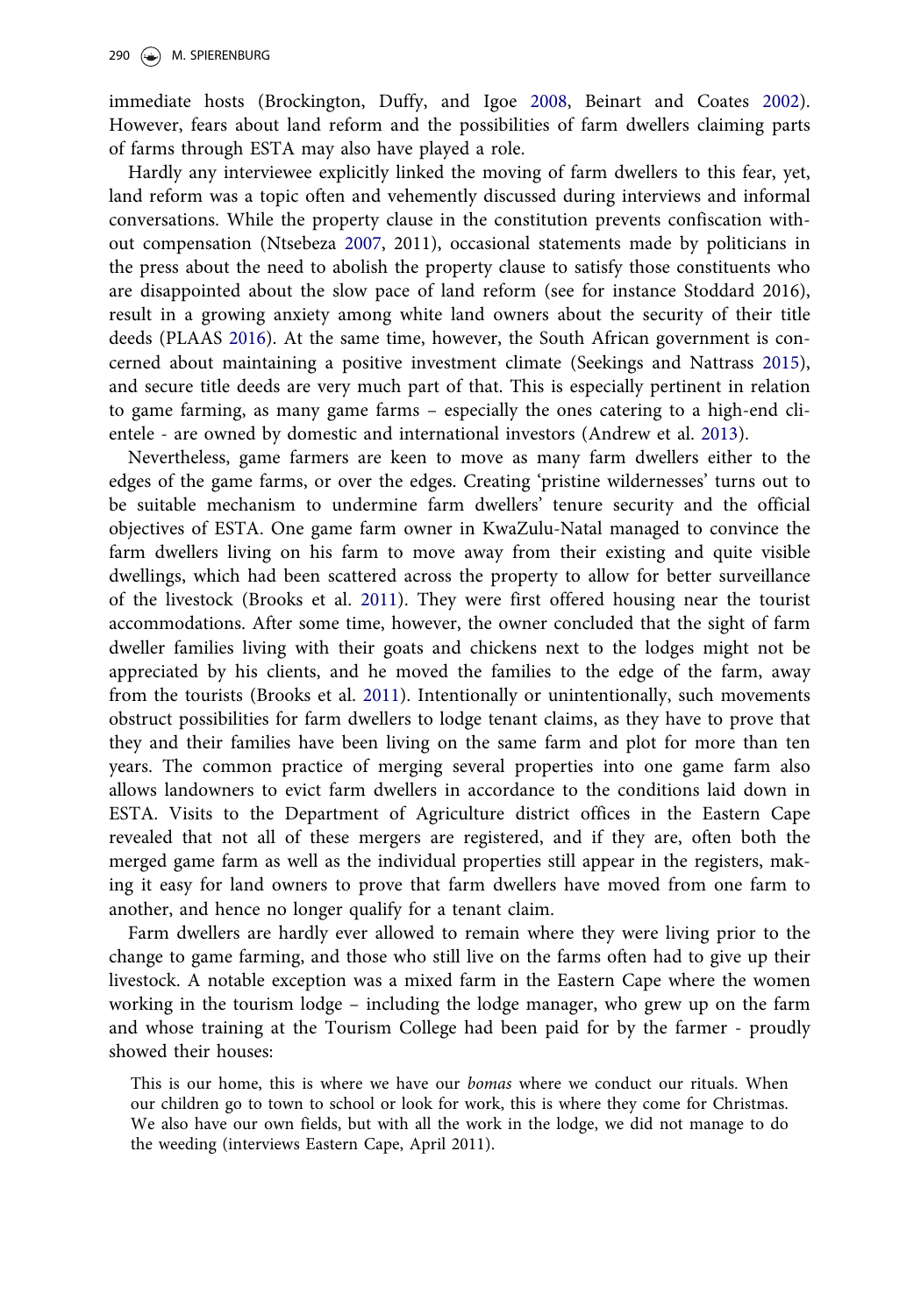<span id="page-11-0"></span>Some landowners do provide compensation for the loss of access to land by farm dwellers, and buy land elsewhere to resettle them. In a few cases the state's land redistribution program was used to compensate farm dwellers. A game farm owner in KwaZulu-Natal sold a portion of his farm, 600 hectares, to government. The twenty-five farm dweller families who were living on his farm had applied for land redistribution, and each received the (then) standard settlement grant of R15 000 per household, with which they collectively paid for the 600 hectares of land. The plot of land was located on the other side of a highway, and the sale, the game farmer said, rendered his remaining property - the game farm – more 'defendable':

When I say defendable I mean that they know that this is their side, and this is mine. There are two fences, it is a wide area. Defendable because fire cannot get across, defendable against their animals, that they cannot cut the fence and push their animals on my piece of land because I have better grass - because they do cut the fence and push their cattle through … . (Brooks et al. [2011](#page-10-0), 267).

In some cases, farm dwellers are evicted violently. A group of ex-farm dwellers interviewed related how they were evicted by a landowner who wanted to convert his farm to a game farm. The latter enlisted the help some of his neighbors to set the farm dwellers' houses on fire, scatter their livestock, and transport them to a township where they were dumped by the side of the road. The stories were corroborated by some of the neighbors involved in these actions, who expressed remorse during one of the workshops organized in the context of the research project (Brandt, Josefsson and Spierenburg [2018\)](#page-13-0).

Some farm dwellers responded with violence as well. A group of evicted families residing on public land, squashed between game farms, lacked grazing areas for their livestock. Several times they cut the fences to drive their cattle onto the game farms. A neighboring community of farm dwellers recounted how, when a game farm manager confiscated the cattle and demanded a fine to be paid for the damage:

They decided to teach him a lesson. Nothing serious, they shot him in the knee. Well … they did not kill him, and he stopped taking their cattle (interviews with farm dwellers KZN November 2008).

This quote illustrates the level of conflict in KwaZulu-Natal, and the normalization of violence in everyday life (Josefsson [2014](#page-13-0)). At the same time, farm dwellers also use legal ways to challenge their marginalized position. KwaZulu-Natal has a strong presence of advocacy and activist organizations and has its share of high-profile tenant claims such as the Gongolo case where claimants managed to stall the development of a private wildlife reserve (Brandt, Josefsson and Spierenburg [2018](#page-13-0), Kamuti [2014](#page-15-0)).

In many cases, though, evictions are a gradual process, and seemingly 'voluntary'. As one landowner in the Eastern Cape explained:

When you buy land in South Africa there are always people living there ( … ) I bought farms, and then I had 28 labourers, but I did not need all those labourers, now we are down to eight. I did not fire anybody, but every time someone left, I just did not replace them. If you do not give them jobs to do, they will just leave (interview March 23 2009).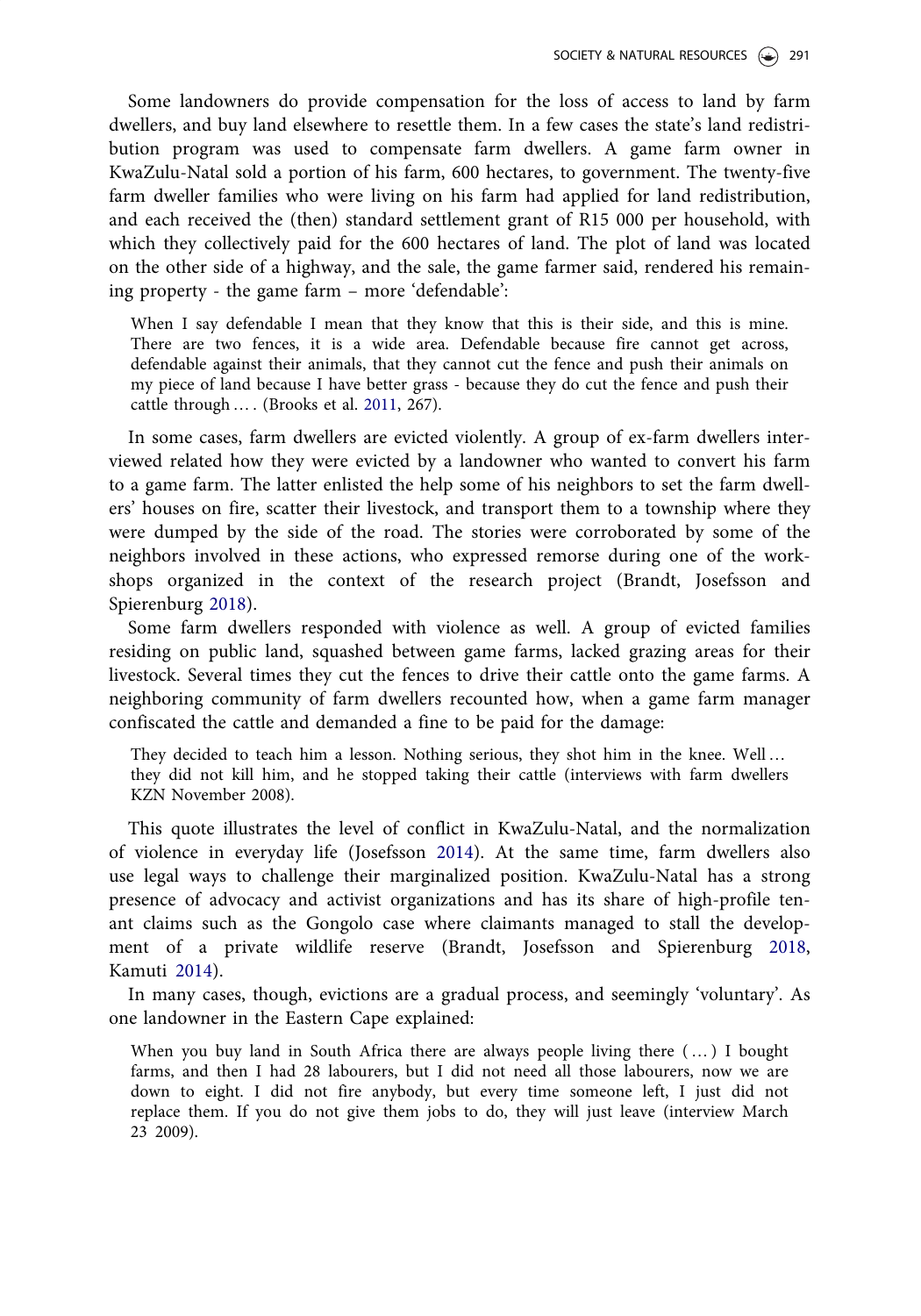<span id="page-12-0"></span>292 (C) M. SPIERENBURG

Especially in the Eastern Cape, farm dwellers respond by seeking security in townships by applying for housing to the municipalities in the province, and oscillate between the townships and farms (Brandt [2013\)](#page-9-0). (Ex-)farm dwellers interviewed in the Karoo especially reported a growing insecurity about their place on the farms. Brandt [\(2013](#page-9-0), 161–162) quotes a female worker on a game farm:

But it is not really my house you know. I cannot do what I think, maybe build another room. That's why I can say it is not my house, that's why I can say it is my work house. … . I like to have a house [in town]. That's why I am trying always when I am going to town to look after house ( … .)

Municipalities struggle to offer enough affordable housing, and informal settlements continue to grow as both public and private conservation areas expand (Connor [2005](#page-16-0)). It must be noted, however, that this growth is not only related to conversions to game farming; similar trends of land concentration and labor shedding have been noted in relation to commercial 'conventional' farming as well (Hall [2011](#page-16-0)).

## Government's Ambivalent Responses and Webs of Power

Government's responses to the increase in game farming have been diverse and contradictory. To a large extent, the narrative of game farming creating jobs appear to be quite dominant among government officials, both at national and local level. Nevertheless, relations between game farmers, their organizations and the state fluctuate, and game farmers have demonstrated shifts in their allegiance to certain ministries and departments. The position of farm dwellers, however, rarely features in policy debates about game farming.

State conservation organization in South Africa such as SANParks generally support the expansion of wildlife habitat through farm conversions, and increasingly seek to cooperate with game ranchers or even devolve conservation tasks to private landowners (Crane [2006](#page-16-0)). Questions, however, have been raised about game farmers' wildlife production strategies. Criticism concerns for instance stocking practices, which focus on those species that are popular with tourists for game viewing and hunting. Legislation to limit the transport of protected species is fiercely fought by the WRSA. The intensive breeding of trophy animals raises questions about the 'wildness' of some of the wildlife on private wildlife reserves and game ranches, and concerns about contamination of wild populations by escaped animals (Snijders [2014](#page-11-0)). At the same time, conservation agencies also need to justify their operations in a context of high levels of poverty and inequality, and support the commodification of nature and the narrative of the high potential of nature-based tourism for economic growth, referring to National Parks and surrounding game farms as 'hubs of local economic development' (e.g. SANParks official presentation at the Thicket Forum, September 3 2013, interview SANParks official March 2016).

In relation to agriculture and land reform, responses are mixed. In 2007, then Rural Development and Land Reform Minister Nkwinti complained that game farms are 'elitist' and constitute a 're-colonisation of the countryside' (Haywood 2007, 195). The controversy about the record price of one billion South African Rand paid by government to the owners of Mala Mala game farm in Mpumalanga Province, to return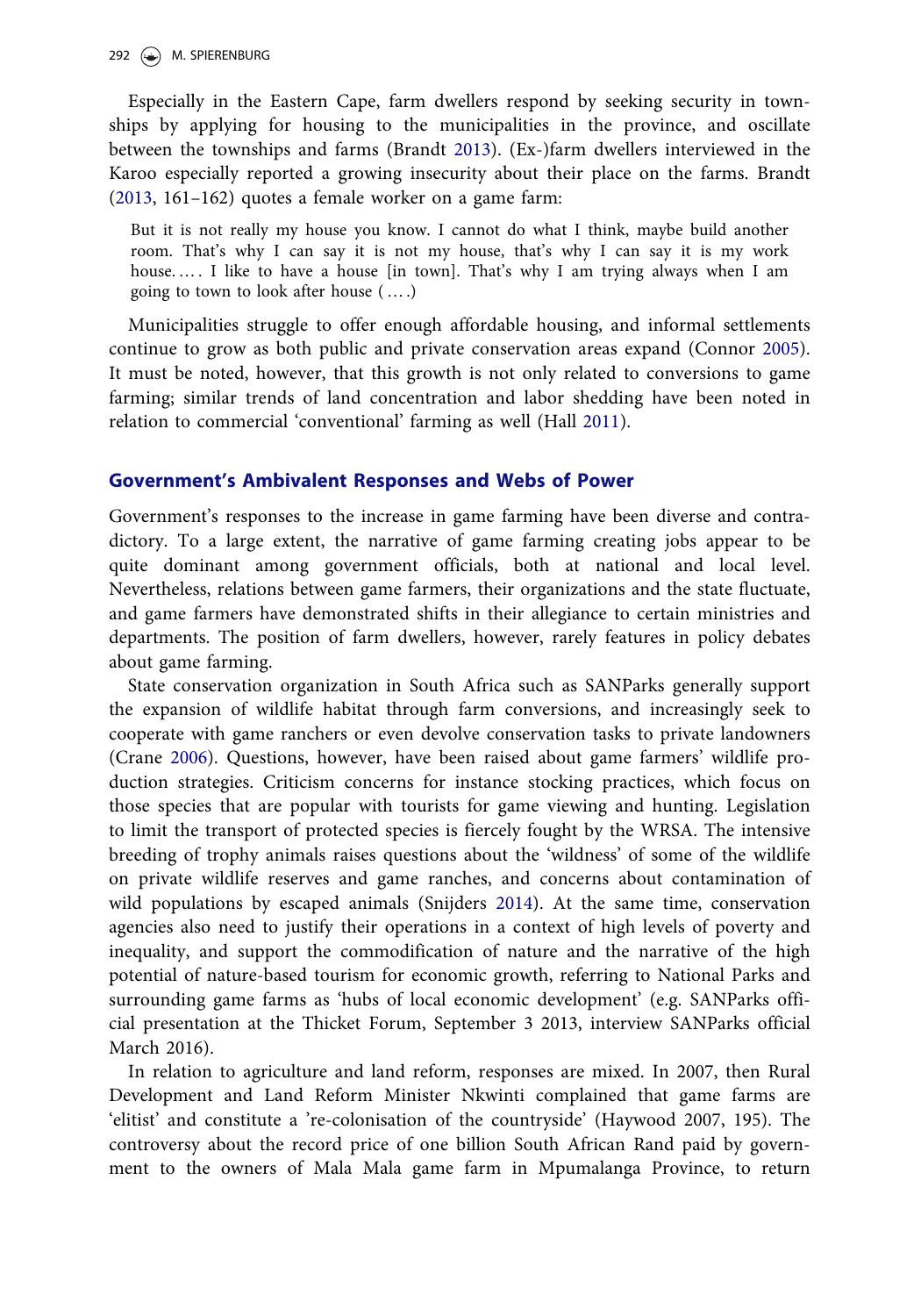<span id="page-13-0"></span>the land to communities that had been evicted in 1923, sparked fierce debates on the impacts of farm conversions on land reform. The associated increase in the value of land poses difficulties given that land for land reform has to be bought on a willing-seller willing-buyer basis, for current market values, and in 2016 the Land Claims Court overturned the deal (Ramutsindela, Davis, and Sinthumule [2016](#page-16-0)). In the Eastern Cape, however, local government officials demonstrated great reluctance to target game farms for land reform (Andrew et al. [2013\)](#page-11-0). In KwaZulu-Natal game farms have been subjected to land claims. Some claims were settled through the allocation of alternative land, in other cases land was returned, and the land reform beneficiaries were strongly advised to continue with this new form of land use – with little success, as it requires quite a lot of running capital (Ngubane and Brooks [2013,](#page-17-0) Kamuti [2016\)](#page-14-0).

The Department of Agriculture (DoA) is equally ambivalent. Department staff both at national and local level appear to endorse game farming as a profitable form of land use, and have sometimes sided with game farmers in their critique on stringent environmental legislation. Some DoA officials though, do share the fears also expressed by some commercial farmers, about negative impacts on national food production and the spreading of diseases and an increase of predator populations (Kamuti [2016](#page-14-0), Snijders 2015).

Nonetheless, no policy has curbed game farming as of yet, and given that the new President of South Africa, Cyril Ramaphosa is a wealthy game farmer himself, who has repeatedly promoted the win-win narrative on game farming in the media claiming that 'Game farmers create jobs' (see for example Fin24 [2014\)](#page-16-0), this is not likely to happen anytime in the near future. The state is benefitting from increased revenues, and the Department of Environmental Affairs (DEA) has mainly facilitated the growth of the wildlife industry. An increasing number of animals can be hunted in South Africa; the Eastern Cape is the province with the most 'huntable' species, namely 56. In 2009 this resulted in an income of 66.83 million Rand from hunting permits alone (Snijders 2015). Other revenues such as transportation permits, daily fees, taxidermy exportation fees or fees for keeping wildlife on private land are not included in this figure.

WRSA has complained about the lack of coherent policies and the high number of regulations game farmers have to comply with - both from DoA and DEA. Yet, the lack of clarity also allows game farmers room to maneuver, by playing out one department against the other (Kamuti [2014\)](#page-15-0). Furthermore, many (game) farmers draw on old connections within these departments, as quite a number of civil servants stayed on after the change to the new democratic dispensation in 1994. In KwaZulu-Natal game farmers have used their long-standing relationship with what used to be the Natal Parks Board, and has now become Ezemvelo KZN Wildlife, to safeguard their interests (Kamuti [2016,](#page-14-0) Wels [2015](#page-16-0)).

In 2005 the Wildlife Forum was set up as a multi-stakeholder platform to address policy and legislation contradictions regarding game farming. It does not include farm workers or dwellers' representatives. While the Expert Panel had advised government to include labor and civil society organizations in the Panel, once the DEA took over the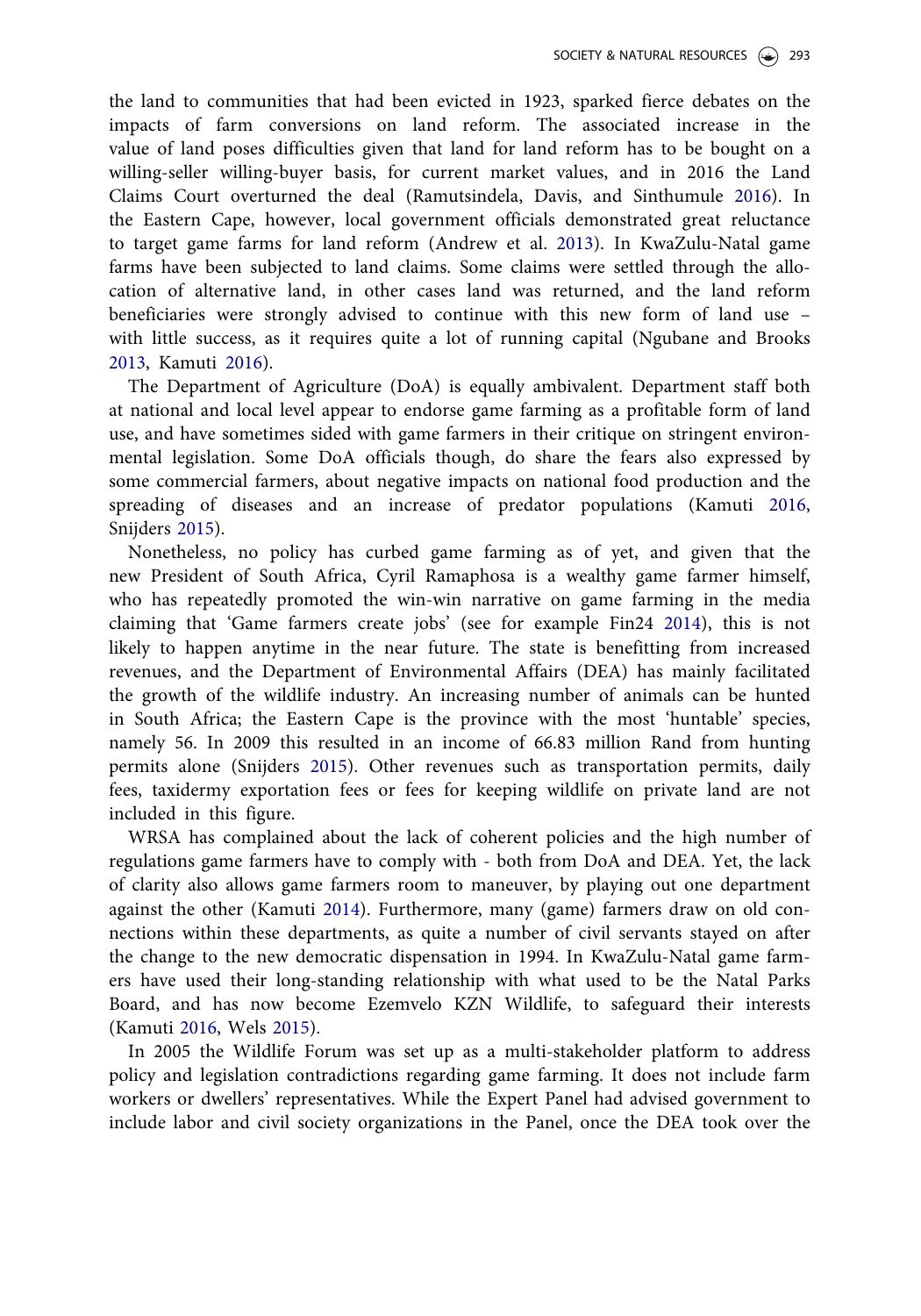<span id="page-14-0"></span>294 M. SPIERENBURG

organization of the Forum, these were excluded (Snijders [2014\)](#page-11-0). When an executive officer of WRSA was asked why this was the case, he responded:

No, no, they are not real stakeholders. They don't own anything; it' s [that they are] not hunters, not landowners' (cited in Snijders [2014,](#page-11-0) 178).

## Conclusion and Discussion

The statement above suggests that property rights – and coveting property rights – is still important, as Sikor and Lund [\(2009](#page-12-0)) argue, though they agree with Ribot and Pelusso ([2003\)](#page-10-0) that these are not enough to secure access or benefits. Realizing that the end of apartheid was near, farmers and game farmers resorted to various strategies to strengthen their abilities to continue to access land. One strategy focused on reducing the presence of farm dwellers on their properties, whose labor had become increasingly redundant, through preemptive evictions and streamlining production (Bernstein [1996](#page-13-0)). Game farmers lobbied successfully to obtain property rights over the wildlife on their land, which was conditioned on the erection of high, electrified fences, which made their landed properties even less accessible. The negotiations about the transition to democracy and a new Constitution resulted in the firm entrenchment of the then existing property rights (Ntsebeza [2007](#page-16-0)). This entrenchment was also the result of international pressure, and a response to concerns by old and possibly new investors who feared the nationalization of assets, including land (Terreblanche [2002](#page-18-0)), suggesting that the analysis of 'webs of power' in which bundles of rights are embedded according to Ribot and Peluso [\(2003](#page-10-0)), indeed needs to take into account actors and institutions at different levels, ranging from the local to the global (Pedersen [2016](#page-16-0); Ribot [2014](#page-15-0)).

Nevertheless, as Sikor and Lund [\(2009,](#page-12-0) 11) argue, shifts in authority do require new justifications for claims to rights. Game farmers justify their hold on the land by referring to their contribution to a global common good - the conservation of nature – and to development through the claim of employment creation. Government responses to these claims are somewhat ambiguous, resulting to shifts in allegiances by game farmers and their organizations with different departments. Many white landowners feel threatened by the land reform program and its possible impacts on their abilities to continue to access their properties. Shifting to game farming allows them to forward new justifications to their access to land, but also offers them possibilities to further shed labor and reduce the threatening presence of farm dwellers on their land. There are, however, also more emotional aspects related to the conversions; in a context where their social position has changed, the creation of enclosed game farms also allows white game farmers to enact 'the colonial present', and claim a long-standing bond with and stewardship over the land they occupy (Josefsson [2014,](#page-13-0) Fraser [2007](#page-13-0)). The shifts to game farming in turn are made possible by national and international demands for wilderness experiences, strengthening a process of the commodification of nature. The inclusion of game farmers' organizations and the exclusion of labor and farm dwellers – or their representatives – from what was supposed to be a multi-stakeholder platform to streamline game farming legislation, shows that despite some transformations of the public sector, game farmers are still better embedded in local and national institutions (Snijders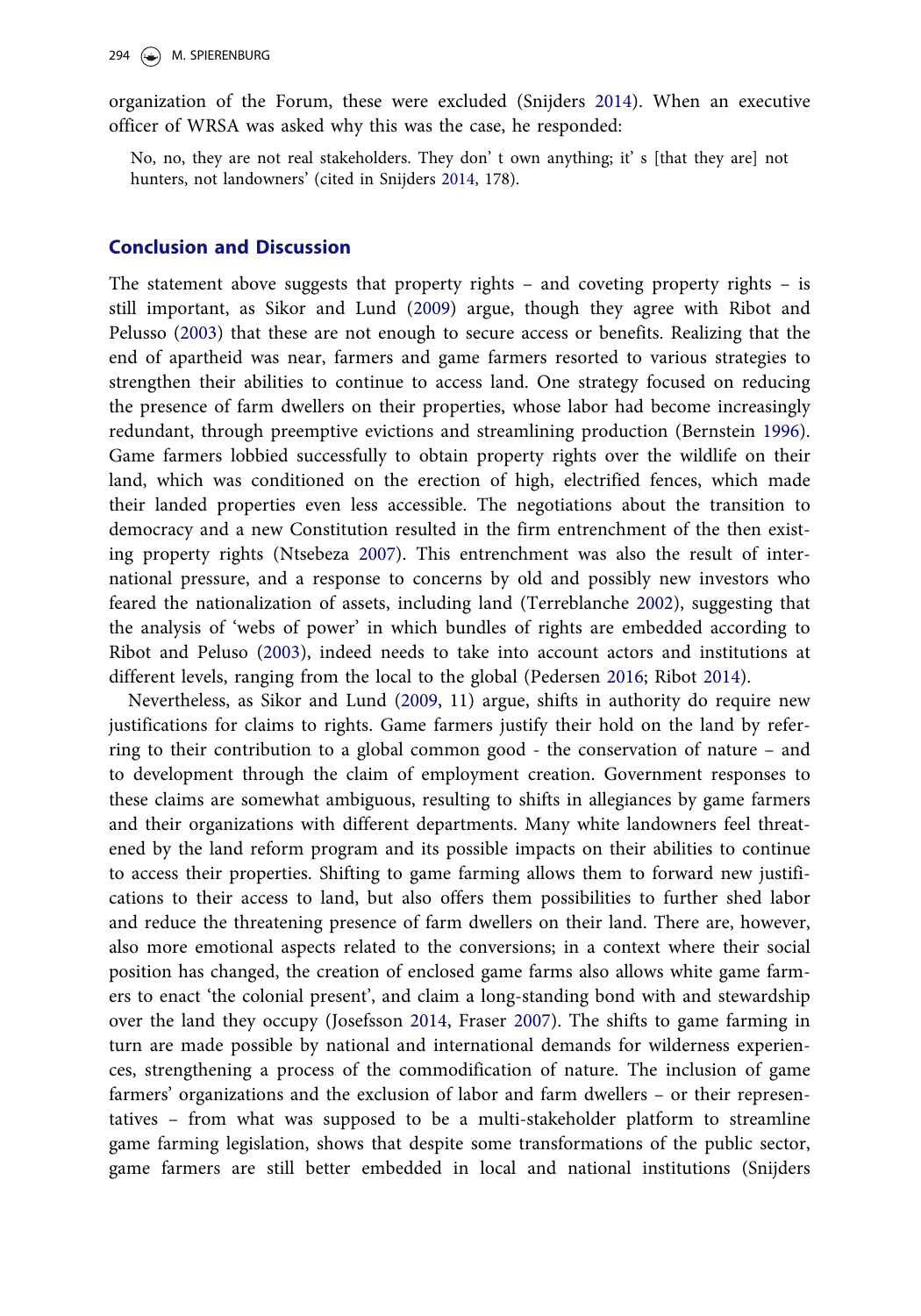<span id="page-15-0"></span>[2014\)](#page-11-0), and that their webs of power are still more extensive than those of the farm dwellers.

As a result of a long history of dispossession, farm dwellers could only access land 'through means that are not intended to impart property rights' (Ribot and Peluso [2003,](#page-10-0) 156), i.e. through informal arrangements with land owners (Bundy [1988](#page-12-0), McClendon [2002](#page-12-0)). How important these arrangements were, is reflected by the apartheid regime's fear that they would undermine white control over land, and it's vigorous attempts to stamp out these practices (Platzky and Walker 1985). These attempts failed to be entirely successful, but farm dwellers' access was increasingly jeopardized by technological changes and processes of land concentration. The contradictory attempts to both regulate the agricultural sector in terms of labor legislation and deregulate the sector by allowing a greater role of the market and financial institutions (Williams et al. [1998\)](#page-17-0), resulted in further land concentration and labor shedding. Attempts by the postapartheid state to strengthen farm dwellers' land rights appeared to have had the opposite effect, further undermining the social mechanisms that allowed farm dwellers access. In addition, ESTA was used as an 'eviction manual' (Hall [2004,](#page-14-0) [2007\)](#page-13-0). As was shown in this contribution, the spatial rearrangements related to conversions to game farming assisted landowners in this respect. In other words, the formalization of farm dwellers' rights to land has seriously undermined their abilities to access land in post-apartheid South Africa.

## Acknowledgments

The findings presented in this article emerged from a research program entitled 'Farm dwellers the forgotten People? Consequences of conversions to private wildlife production in Kwa-Zulu Natal and Eastern Cape provinces,' which was a collaborative project involving the Vrije Universiteit Amsterdam (the Netherlands), the University of the Free State (South Africa), and the University of Cape Town (South Africa). I would like to thank my fellow project team members Harry Wels, Shirley Brooks, Lungsile Ntsebeza, as well as all the students involved in the project, for their contributions and support. I would furthermore like to thank the research participants for sharing their insights with us. I am grateful to the organizers and participants of the 'Theory of Access@15' conference (Utrecht, 10 July 2017), in particular the editors of this special issue, and the anonymous reviewers for their valuable comments on earlier versions of the manuscript.

## Funding

The project was funded by the Dutch national research foundation NWO-WOTRO, Science for Development (file number W 01.65.306.00), and the South Africa Netherlands Partnership for Alternatives in Development.

## References

AFRA. [2003](#page-0-0). The investigation of the effects of conservation and tourism on land tenure and ownership patterns in KwaZulu-Natal. Pietermaritzburg (South Africa): Association for Rural Advancement.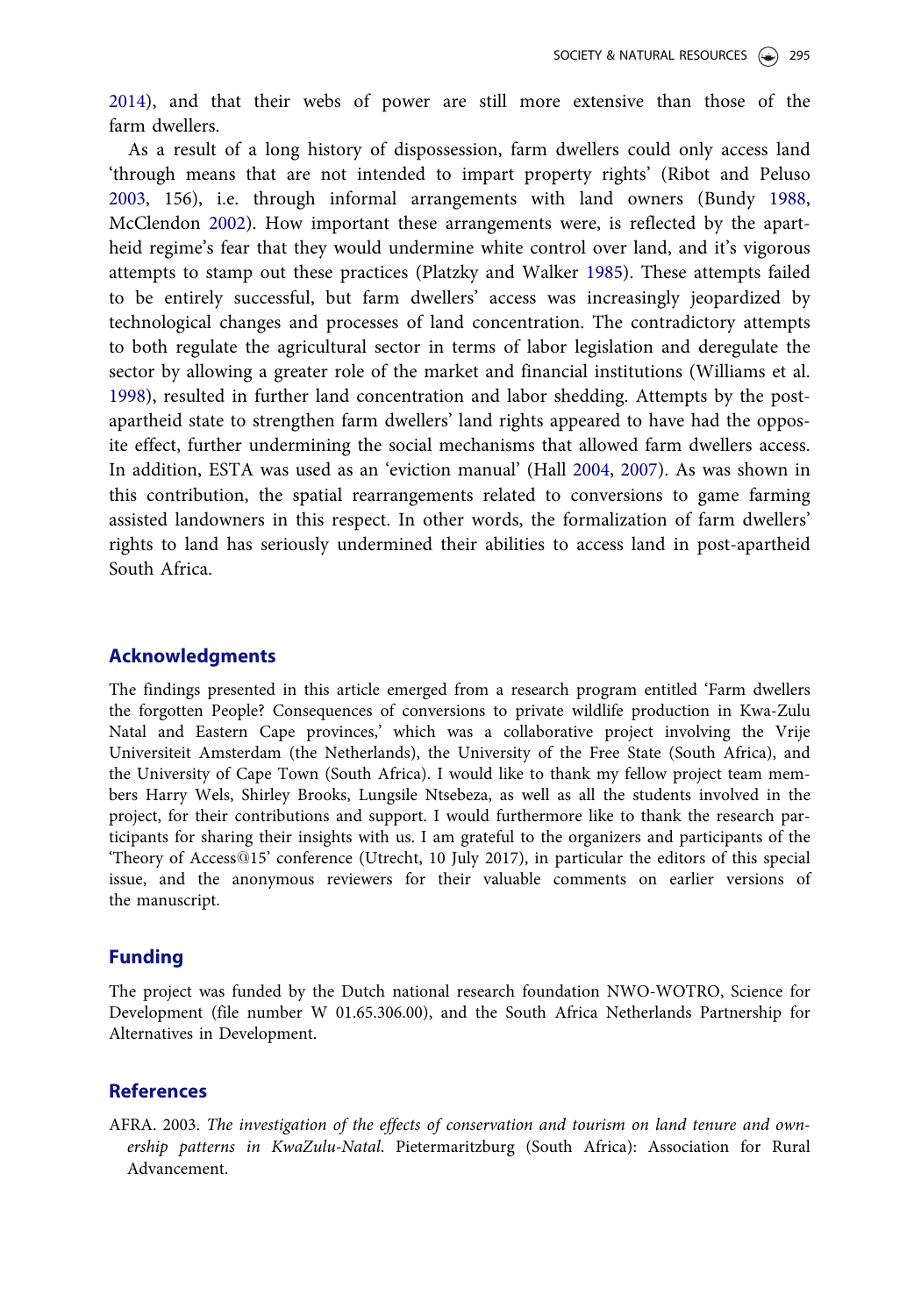- <span id="page-16-0"></span>Alford, M., and N. Phillips. [2018.](#page-5-0) The political economy of state governance in global production networks: change, crisis and contestation in the South African fruit sector. Review of International Political Economy 25 (1):98–121. doi:[10.1080/09692290.2017.1423367.](https://doi.org/10.1080/09692290.2017.1423367)
- Aliber, M., M. Baipethi, and P. Jacobs. [2009.](#page-5-0) Agricultural employment scenarios. In Another countryside? Policy options for land and agrarian reform in South Africa, ed. R. Hall, 133–164. Cape Town: PLAAS.
- Andrew, N., F. Brandt, M. Spierenburg, D. Snijders, and N. Mkhize. [2013](#page-5-0). Land consolidation and the expansion of game farming in South Africa: Impacts on farm dwellers' livelihoods and rights to land in the Eastern Cape. In Africa for sale? Positioning the state, Land and society in foreign Large-Scale land acquisitions in africa, eds. S. J. T. M. Evers, C. Seagle, and F. Krijtenburg, 97–130. Leiden: Brill.
- Archer, S. [2002](#page-3-0). Technology and ecology in the Karoo: A century of windmills, wire and changing farming practice. In South Africa's environmental history: Cases and comparisons. eds. S. Dovers, R. Edgecombe, and B. Guest, 112–38. Ohio: David Philip.
- Bassett, C. [2008.](#page-5-0) South Africa: Revisiting capital's 'formative action. Review of African Political Economy 35 (116):185–202. doi[:10.1080/03056240802193804](https://doi.org/10.1080/03056240802193804).1
- Beinart, W., and C. Bundy. [1987.](#page-3-0) Hidden struggles in rural South Africa. Berkeley: University of California Press. doi:[10.1086/ahr/94.4.1150.](https://doi.org/10.1086/ahr/94.4.1150)
- Beinart, W., and P. Coates. [2002](#page-9-0). Environment and history: The taming of nature in the USA and South Africa. London/New York: Routledge.
- Beinart, W., P. Delius, and S. Trapido. [1986.](#page-3-0) Putting a plough to the ground: Accumulation and dispossession in rural South Africa, 1850–1930. Cape Town: Raven Press.
- Bernstein, H. [1996](#page-4-0). How white agriculture (re)positioned itself for a'New South Africa. Critical Sociology 22 (3):9–36. doi[:10.1177/089692059602200302](https://doi.org/10.1177/089692059602200302).
- Brandt, F. [2013](#page-0-0). Tracking an invisible great trek: An ethnography on the re-configuration of power and belonging on trophy-hunting farms in the karoo. PhD diss. Amsterdam: Vrije Universiteit.
- Brandt, F., J. Josefsson, and M. Spierenburg. [2018](#page-2-0). Power and politics in stakeholder engagement: farm dweller (in)visibility and conversions to game farming in South Africa. Ecology and Society 23 (3):32. doi[:10.5751/ES-10265-230332.](https://doi.org/10.5751/ES-10265-230332)
- Brandt, F., and M. Spierenburg. [2014.](#page-0-0) Game fences in the karoo: reconfiguring spatial and social relations. Journal of Contemporary African Studies 32 (2):220–37. doi:[10.1080/](https://doi.org/10.1080/02589001.2014.925300) [02589001.2014.925300.](https://doi.org/10.1080/02589001.2014.925300)
- Brockington, D., R. Duffy, and J. Igoe. [2008](#page-9-0). Nature unbound: Conservation, capitalism and the future of protected areas. London: Earthscan.
- Brooks, S., M. Spierenburg, L. Van Brakel, A. Kolk, and K. B. Lukhozi. [2011](#page-3-0). Creating a commodified wilderness: Tourism, private game farming, and 'third nature'landscapes in Kwazulunatal. Tijdschrift Voor Economische en Sociale Geografie 102 (3):260–74. doi:[10.1111/j.1467-](https://doi.org/10.1111/j.1467-9663.2011.00662.x) [9663.2011.00662.x.](https://doi.org/10.1111/j.1467-9663.2011.00662.x)
- Bundy, C. [1988.](#page-0-0) The rise and fall of the South African peasantry. 2nd ed. Cape Town/London: David Philip/James Curry.
- Bunn, D. [1996.](#page-8-0) Comparative Barbarism: Game reserves, sugar plantations, and the modernization of South African landscape. In Text, theory, space: Land, literature and history in South Africa and Australia, ed. K. Darian-Smith, L. Gunner, and S. Nuttall, 37–52. London and New York: Routledge.
- Büscher, B., S. Sullivan, K. Neves, J. Igoe, and D. Brockington. [2012.](#page-8-0) Towards a synthesized critique of neoliberal biodiversity conservation. Capitalism Nature Socialism 23 (2):4–30. doi: [10.1080/10455752.2012.674149.](https://doi.org/10.1080/10455752.2012.674149)
- Carruthers, J. [2008.](#page-6-0) Wilding the farm or farming the wild? The evolution of scientific game ranching in South Africa from the 1960s to the present. Transactions of the Royal Society of South Africa 63 (2):160–81. doi[:doi: 10.1080/00359190809519220.](https://doi.org/doi: 10.1080/00359190809519220)
- Castree, N. [2008](#page-8-0). Neoliberalising nature: The logics of deregulation and reregulation. Environment and Planning A: Economy and Space 40 (1):131–52. doi:[10.1068/a3999.](https://doi.org/10.1068/a3999)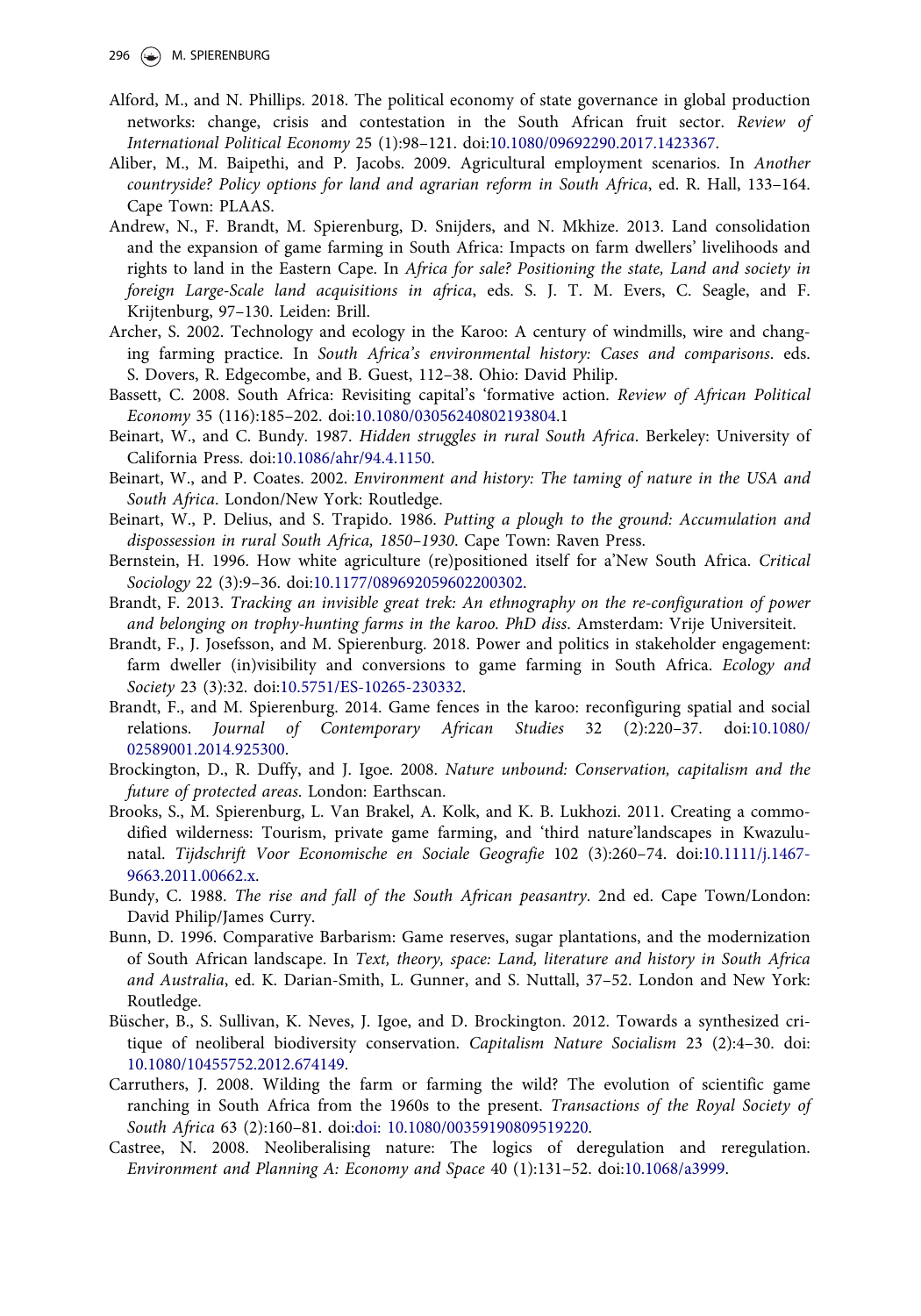- <span id="page-17-0"></span>Connor, T. [2005.](#page-11-0) Place, belonging and population displacement: New ecological reserves in Mozambique and South Africa. Development Southern Africa 22 (3):365–82. doi:[10.1080/](https://doi.org/10.1080/03768350500253179) [03768350500253179](https://doi.org/10.1080/03768350500253179).
- Crais, C. [1992](#page-3-0). White supremacy and black resistance in pre-industrial South Africa: The making of the colonial order in the Eastern Cape, 1770–1865. Cambridge: Cambridge University Press.
- Crane, W. [2006.](#page-11-0) Biodiversity conservation and land rights in South Africa: Whither the farm dwellers? Geoforum 37 (6):1035–45. doi[:10.1016/j.geoforum.2006.07.002.](https://doi.org/10.1016/j.geoforum.2006.07.002)
- Du Toit, A. [1993](#page-3-0). The micro-politics of paternalism: The discourse of management and resistance on South African fruit and wine farms. Journal of Southern African Studies 19 (2): 314-336. doi[:10.1080/03057079308708362](https://doi.org/10.1080/03057079308708362).
- Du Toit, A. [2004.](#page-3-0) Social exclusion' discourse and chronic poverty: A South African case study. Development and Change 35 (5):987–1010. doi:[10.1111/j.1467-7660.2004.00389.x.](https://doi.org/10.1111/j.1467-7660.2004.00389.x)
- Fairbairn, M. [2013](#page-1-0). Indirect dispossession: Domestic power imbalances and foreign access to land in Mozambique. Development and Change 44 (2):335–56. doi[:10.1111/dech.12013.](https://doi.org/10.1111/dech.12013)
- Fin24 [2014.](#page-12-0) Ramaphosa: Game farmers create jobs. Fin24 online. [https://www.fin24.com/](https://www.fin24.com/Economy/Ramaphosa-Game-farmers-create-jobs-20140908) [Economy/Ramaphosa-Game-farmers-create-jobs-20140908](https://www.fin24.com/Economy/Ramaphosa-Game-farmers-create-jobs-20140908) (accessed May 15, 2018).
- Fraser, A. [2007.](#page-0-0) Land reform in South Africa and the colonial present. Social and Cultural Geography 8 (6):835–51. doi:[10.1080/14649360701712560](https://doi.org/10.1080/14649360701712560).
- Habib, A. [2008](#page-5-0). South Africa: Conceptualising a politics of human-oriented development. Social Dynamics 34 (1):46–61. doi:[10.1080/02533950802078921](https://doi.org/10.1080/02533950802078921).
- Hall, R. [2004](#page-4-0). Land and agrarian reform in South Africa: a status report, 2004. Cape Town: Institute of Poverty, Land and Agrarian Studies.
- Hall, R. [2007.](#page-0-0) Transforming rural South Africa? Taking stock of land reform. In The land question of South Africa: The challenge of transformation and redistribution, eds. L. Ntsebeza and R. Hall, 87–106. Cape Town: HSRC.
- Hall, R. [2011](#page-11-0). Land grabbing in Southern Africa: The many faces of the investor rush. Review of African Political Economy 38 (128):193–214. doi:[10.1080/03056244.2011.582753.](https://doi.org/10.1080/03056244.2011.582753)
- Jeeves, A. H., and J. Crush. [1997.](#page-0-0) White farms, black labor: the state and agrarian change in Southern africa, 1910–1950. Oxford: James Currey.
- Josefsson, J. [2014.](#page-0-0) Safe-guarding the colonial present: Game farms on the frontier in KwaZulu-Natal's 'Battlefields route. Journal of Contemporary African Studies 32 (2):258–74. doi:[10.1080/](https://doi.org/10.1080/02589001.2014.925302) [02589001.2014.925302.](https://doi.org/10.1080/02589001.2014.925302)
- Kamuti, T. [2014.](#page-10-0) The fractured state in the governance of private game farming: The case of KwaZulu-Natal province, South Africa. Journal of Contemporary African Studies 32 (2): 190–206. doi:[10.1080/02589001.2014.936678.](https://doi.org/10.1080/02589001.2014.936678)
- Kamuti, T. [2016.](#page-12-0) Private wildlife governance in a context of radical uncertainty: Dynamics of game farming policy and practice in KwaZulu-Natal, South Africa. PhD diss., Vrije Universiteit Amsterdam, University of the Free State.
- Langholz, J. A., and G. I. Kerley. [2006.](#page-0-0) Combining conservation and development on private lands: an assessment of ecotourism-based private game reserves in the Eastern Cape. Centre for African Conservation Ecology (formerly TERU) Report, 56, Port Elisabeth (South Africa)
- McClendon, T. V. [2002.](#page-0-0) Genders and generations apart: Labor tenants and customary law in segregation-era South Africa, 1920s to 1940s. Portsmouth, New Hampshire/Oxford/Cape Town: Heinemann/James Currey/David Philip.
- Mkhize, N. [2014](#page-2-0). Game farm conversions and the land question: Unpacking present contradictions and historical continuities in farm dwellers' tenure insecurity in cradock. Journal of Contemporary African Studies 32 (2):207–19. doi:[10.1080/02589001.2014.925303](https://doi.org/10.1080/02589001.2014.925303).
- Mkhize, N. N. [2012.](#page-2-0) Private game farms and the tenure security of workers and dwellers in cradock-implications for tenure reform in South Africa. PhD diss., University of Cape Town.
- Myers, R., and C. P. Hansen. In press. Revisiting a theory of access: a review. Society and Natural Resources
- Myers, R., C. P. Hansen, and V. Chhotray. In press. Revisiting a theory of access: Introduction. Society and Natural Resources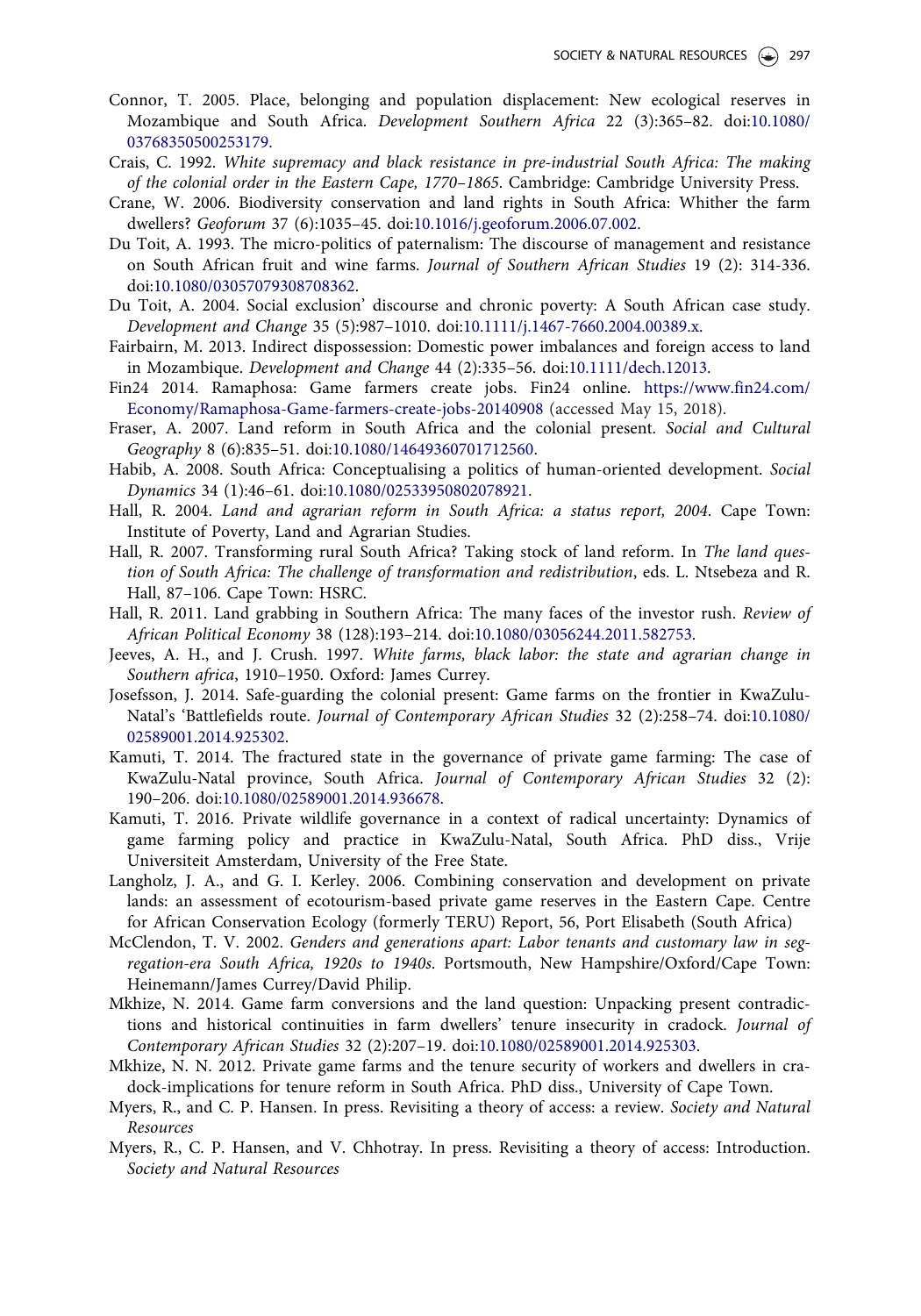- <span id="page-18-0"></span>NAMC. [2006.](#page--1-0) Report on investigation to identify problems for sustainable growth and development in South African wildlife ranching. Pretoria: National Agricultural Marketing Service.
- Ndebele, N. 1997. Game lodges and leisure colonialists. In Blank: Architecture, apartheid and after, ed. H. Judin and I. Vladislavic, 10–14. Rotterdam: NAi Publishers.
- Nell, D. [2003](#page-6-0). The development of wildlife utilization in South Africa and Kenya, c. 1950–1990. PhD Diss., University of Oxford.
- Ngubane, M., and S. Brooks. [2013.](#page-12-0) Land beneficiaries as game farmers: conservation, land reform and the invention of the 'community game farm' in KwaZulu-Natal. Journal of Contemporary African Studies 31 (3):399–420. doi:[10.1080/02589001.2013.811790.](https://doi.org/10.1080/02589001.2013.811790)1
- Ntsebeza, L. [2007.](#page-9-0) Land redistribution in South Africa: the property clause revisited. In The land question in South Africa: The challenge of transformation and redistribution, eds. L. Ntsebeza and R. Hall, 107–131. Cape Town: HSRC.
- O'Laughlin, B., H. Bernstein, B. Cousins, and P. E. Peters. [2013](#page-4-0). Introduction: Agrarian change, rural poverty and land reform in South Africa since 1994. Journal of Agrarian Change 13 (1): 1–15. doi[:10.1111/joac.12010](https://doi.org/10.1111/joac.12010).
- Pedersen, R. H. [2016.](#page-8-0) Access to land reconsidered: The land grab, polycentric governance and tanzania's new wave land reform. Geoforum 72:104-13. doi[:10.1016/j.geoforum.2015.12.010.](https://doi.org/10.1016/j.geoforum.2015.12.010)
- PLAAS [2016](#page-3-0). Diagnostic report on land reform in South Africa. Commissioned report for high level panel on the assessment of key legislation and the acceleration of fundamental change, an initiative of the parliament of South Africa. Belleville (South Africa): Institute for Poverty Land and Agrarian Studies, University of the Western Cape,
- Platzky, L., and C. Walker. [1985.](#page-3-0) The surplus people: Forced removals in South Africa. Cape Town: Ravan.
- Ramutsindela, M., N. Davis, and I. Sinthumule. [2016.](#page-5-0) Diagnostic report on land reform in South Africa, Land resitution. Commissioned report for High Level Panel on the assessment of key legislation and the acceleration of fundamental change, an initiative of the Parliament of South Africa. Pretoria: Parliament of the Republic of South Africa. Accessible through: https:// www.parliament.gov.za/storage/app/media/Pages/2017/october/High\_Level\_Panel/ Commissioned\_Report\_land/

Commissioned\_Report\_on\_Land\_Restitution\_Ramutsindela\_et\_al.pdf

- Ribot, J. [2014](#page-1-0). Cause and response: Vulnerability and climate in the anthropocene. Journal of Peasant Studies 41 (5):667–705. doi:[10.1080/03066150.2014.894911](https://doi.org/10.1080/03066150.2014.894911).
- Ribot, J. C., and N. L. Peluso. [2003.](#page-0-0) A theory of access. Rural Sociology 68 (2):153–81. doi: [10.1111/j.1549-0831.2003.tb00133.x](https://doi.org/10.1111/j.1549-0831.2003.tb00133.x).
- Parliament, S. A. [2018](#page-3-0). Restitution of land rights amendment bill, 2017: Background and summaries for public hearings 18 June–4 July 2018. Pretoria: Parliament of the Republic of South Africa.
- Saldaña, J. [2015](#page-1-0). The coding manual for qualitative researchers. Washington, US: Sage Publications.
- Seekings, J., and N. Nattrass. [2015.](#page-0-0) Policy, politics and poverty in South Africa. Basingstoke/New York: Palgrave MacMillan.
- Sikor, T., and C. Lund. [2009.](#page-0-0) Access and property: A question of power and authority. Development and Change 40 (1):1–22. doi[:10.1111/j.1467-7660.2009.01503.x](https://doi.org/10.1111/j.1467-7660.2009.01503.x).
- Snijders, D. [2012.](#page-6-0) Wild property and its boundaries–on wildlife policy and rural consequences in South Africa. Journal of Peasant Studies 39 (2):503–20. doi[:10.1080/03066150.2012.667406.](https://doi.org/10.1080/03066150.2012.667406)
- Snijders, D. [2014.](#page-6-0) Wildlife policy matters: Inclusion and exclusion by means of organisational and discursive boundaries. Journal of Contemporary African Studies 32 (2):173–89. doi:[10.1080/](https://doi.org/10.1080/09637494.2014.937163) [09637494.2014.937163.](https://doi.org/10.1080/09637494.2014.937163)
- Snijders, D. [2015](#page--1-0). Shifting species in South Africa: Wildlife policy, rural consequences. PhD diss., Vrije Universiteit, Amsterdam.
- Snowball, J., and G. Antrobus. [2008](#page-0-0). Ecotourism and socio-economic development: The impact of the conservation, economic and social activities of private game reserves in the Eastern Cape. Grahamstown (South Africa): Rhodes University.